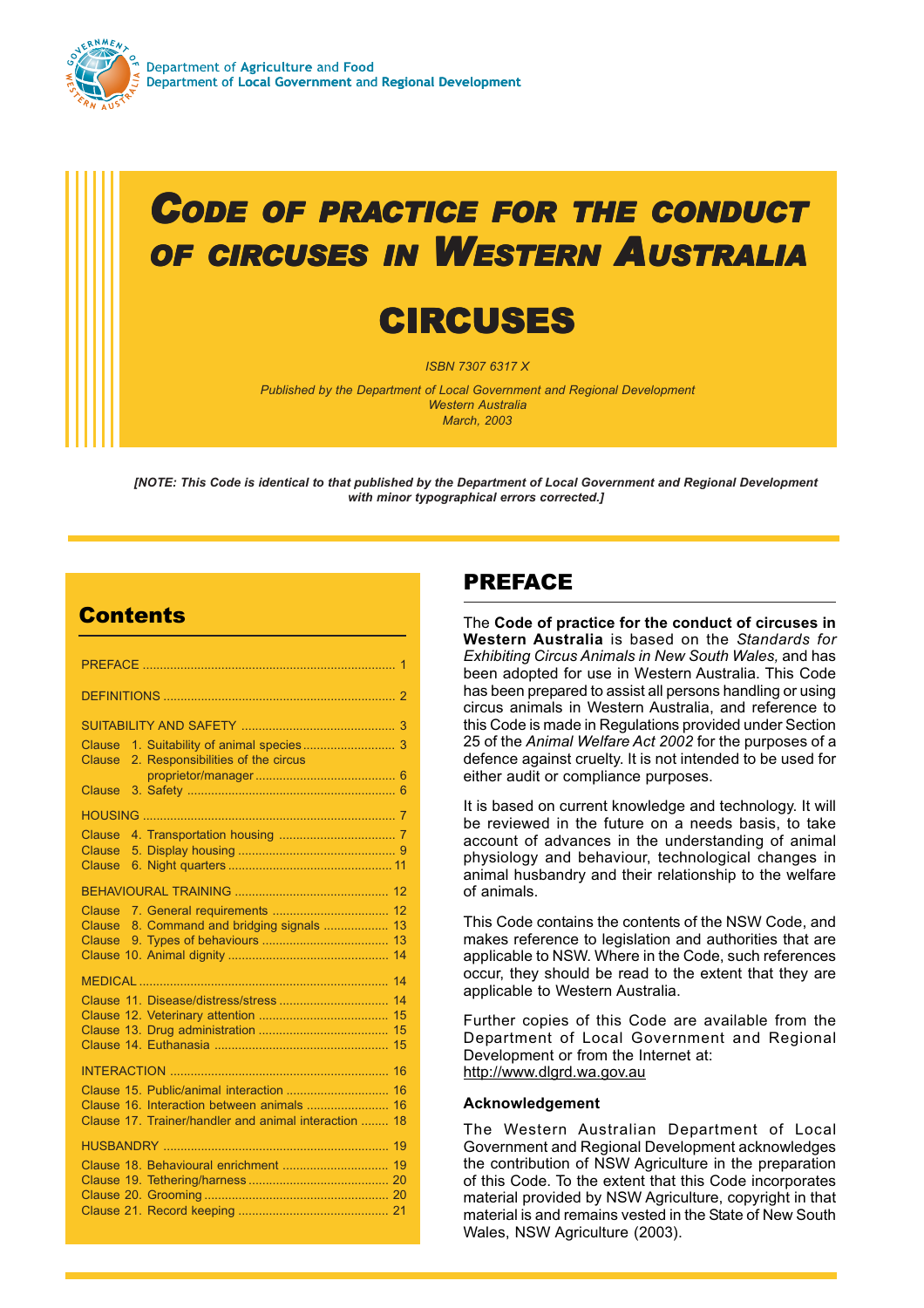### DEFINITIONS

**Animal:** Any member of the vertebrates.

**Beast wagon:** Any wagon, truck, float or van intended for the transport, and/or holding and/or static display of an animal or animals.

**Behaviour:** Any pattern of action and attitude assumed by an animal.

**Big cats:** A large member of the cat family which has the ability to roar.

**Bridging signal:** Any signal discernible by an animal and originating from a handler or trainer which informs the animal that a desired behaviour has been completed satisfactorily.

**Box:** Any confinement facility that has a roof, four solid sides and a solid floor.

**Cage:** Any facility that enables close confinement of any animal and has at least one vertical side consisting of material that enables direct viewing of the contents of the facility.

**Camelid:** Any member of the camel family (e.g. Arabian camel, llama, alpaca).

**Carnivore:** Any canid, felid or ursid.

**Cetacean:** Any whale (toothed or baleen).

**Circus:** Any mobile establishment in which animals held and exhibited therein are made to perform behaviours at the behest of human handler/trainers for the entertainment and/or education of members of the public.

**Command signal:** Any signal discernible by an animal and originating from a handler or trainer which informs the animal that a given behaviour should be performed.

**Disease:** Any condition suffered by an animal such that normally accepted parameters of health are not met.

**Distress:** Occurs when the animal's mechanisms for coping with stressors are being utilised but not overextended. Signs of distress may be anxiety, elevated heart and respiration rates, aggression, aversion, frustration, boredom and displacement behaviours. For example, a number of these signs are evident when an animal is experiencing a 'fight or flight' response.

**Domestic animal:** Any of the various animals which have been domesticated by man, so as to commonly live and breed in a tame condition.

**Enclosure:** Any facility that, by use of physical barriers, enables loose confinement of any animal within a given area.

**Fence:** Any structure that comprises a vertical physical barrier used either to prevent passage or direct passage of any person or animal.

**Float:** Any towed wagon intended for the transport of normally standing animals.

**Flooring:** The solid component on the bottom of any cage, stall, float or enclosure.

**Handler:** Any individual engaged to attend to the physical placement, translocation or restraint of any animal, or who controls animals in an exhibition situation without modifying any hitherto existing behaviours.

**Harness:** The combination of straps, bands and other parts forming the working gear of a horse or other animal.

**Holding park:** A site containing permanent non-mobile facilities for the holding of circus animals which are not currently touring with the circus. This includes ex-circus animals, animals being trained, breeding animals, and trained animals not currently being used for performance.

**Lay-over site:** A site where animals on tour with a circus are held while the circus temporarily ceases performances.

**Negative reinforcement:** Punishment for failure to perform correctly, e.g. the banishment from the trainer or other animals of an individual of a social species, after failure to perform the behaviour requested by the trainer.

**Pinniped:** Any seal, sea-lion or walrus.

**Restraint:** Any method, be it physical, chemical or behavioural, of preventing an animal from performing an act or movement that is deemed undesirable at the time.

**Site:** The area on which a circus is situated.

**Stall:** Any closely confining enclosure that does not permit a standing animal to turn around.

**Stress:** Occurs when the animal's mechanisms for coping with stressors have been over-extended and are breaking down. This frequently results in increases in the animal's susceptibility to disease and reduces its capacity to grow and reproduce. Signs of stress may include hair loss, dermatitis, weight loss, stereotypic behaviour, abnormal ingestion, scouring, increased incidence of disease, selfmutilation, abnormal activity levels, catatonia, depression, elevated aggression levels, inhibited digestion, a suppressed immune system, and elevated corticosteroid levels.

**Stressor:** Any factor that produces stress when it acts excessively, for example heat, cold, overcrowding, inadequate husbandry, social deprivation, pain, inability to exhibit characteristic behaviours.

**Substrate:** Any bedding or litter placed on the flooring of a cage, box, stall or enclosure.

**Tethering:** The tying of an animal to an anchorage.

**Trainer:** Any person who engages in interaction with an animal with the purpose of inducing that animal to perform a desired behaviour or to modify an existing behaviour in a desired fashion.

**Ungulate:** Any hoofed animal.

**Welfare:** State of health and well-being which can be compromised by the effects of disease, injury, pain, stress and deprivation.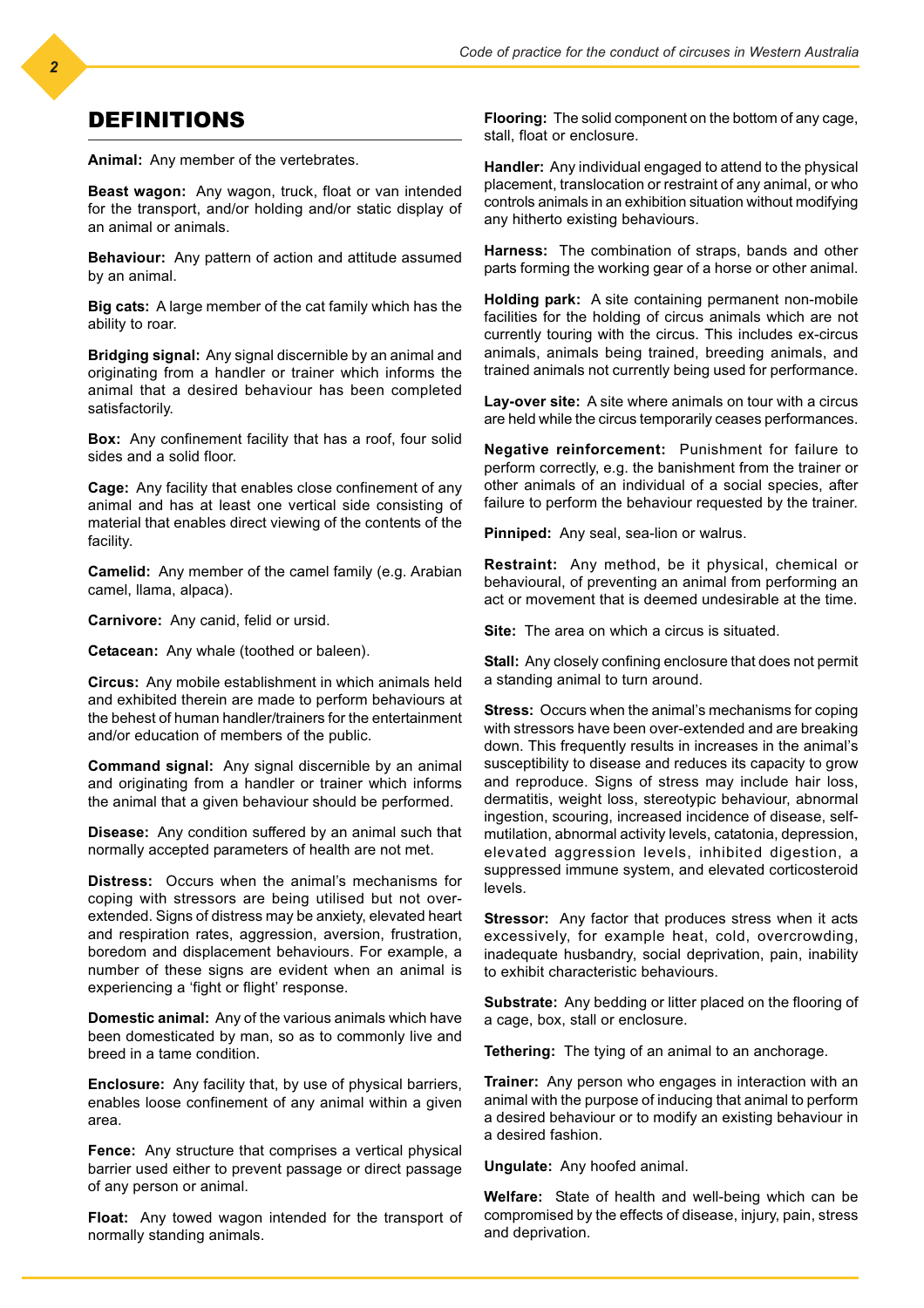# SUITABILITY AND SAFETY

# Clause 1. Suitability of animal species

### **1.1**

Only circus animals that are being trained to perform and/or performing on a regular basis are permitted to be held by touring circuses. Existing non-performing animals must not be replaced and where possible shall be relocated to a suitable new environment which meets existing standards for the housing of animals in zoos in NSW. See clause 1.2 for exceptions to this clause.

### **1.2**

Travelling circuses may hold some retired performing animals for breeding purposes, only where they are housed in accordance with the standards for display set out in this document. The circus must hold a current authority to exhibit the species being retained for breeding. Retention of retired performing animals for breeding purposes must first be approved by the Registrar, Exhibited Animals Protection Act (EAPA), after the circus has submitted a breeding plan for each animal. The Registrar will assess submitted breeding plans according to the following criteria:

- (i) The animals involved must be compatible.
- (ii) The animals must be of an age and state of health at which breeding can reasonably be expected to occur.
- (iii) The animals must be held in facilities in which breeding and parental care of offspring can be reasonably expected to occur. Facilities for holding the males separately from the female and offspring must be provided where males of the species concerned have a reputation for killing offspring.
- (iv) In the case of mammals, regular records must be kept of the female's oestrus.
- (v) Written evidence must be provided prior to breeding commencing as to the placement of the progeny in a circus or zoo.
- (vi) The animals involved must be sufficiently genetically distant to minimise any problems associated with in-breeding.
- (vii) Only one retired pair of each species authorised for exhibit (exception: lions and primates where 1 male and 2 females may be kept) may continue to travel with the circus for the purposes of breeding. If more than one pair is required for breeding purposes these additional breeding animals must be held in holding parks.
- (viii) Breeding should not occur if it can be reasonably expected that welfare of the progeny would be adversely affected because of budgetary or space constraints.
- (ix) Breeding shall not conflict with the Australasian Species Management Program of the Species Management Co-ordinating Council.
- (x) Breeding should not occur if in the opinion of the Registrar it would not, for any other reason, be in the best interests of the species or an individual animal.

### **1.3**

Personal pets may be held by circus personnel where the animal is a recognised domestic species. Selfregulation must be exercised by circus management in the care and housing of such domestic pets.

### **1.4**

Any animal imported into Australia will not be permitted to be displayed or kept for display by circuses in NSW, until the Registrar, EAPA, is provided with proof that the following items were complied with prior to the animal's entry into NSW:

- (i) That a satisfactory application for each animal act was first submitted by the agent of the circus owner to the Registrar, EAPA, at least 2 months prior to the animals arriving in NSW. It is desirable that this application be accompanied by a video or diagrammatic presentation of the animal act, and the housing and transport facilities to be used when performing in NSW.
- (ii) That the animals were transported to Australia in accordance with accepted international standards governing the health, welfare and safety of animals in transit.
- (iii) That the manager responsible for each act has ensured that each trainer understands the level of animal care expected under these standards. This may involve questioning of the manager responsible for each respective act by the Exhibited Animals Advisory Committee (EAAC) or its representative, to demonstrate the manager's knowledge of this document.
- (iv) That upon entry to Australia the animals were examined by a registered veterinarian experienced with the family of animals involved, and that each individual animal was certified as being in good health prior to training and performance recommencing.
- (v) That prior to undertaking performances in NSW a veterinarian nominated by the EAAC clears each animal for performance in NSW.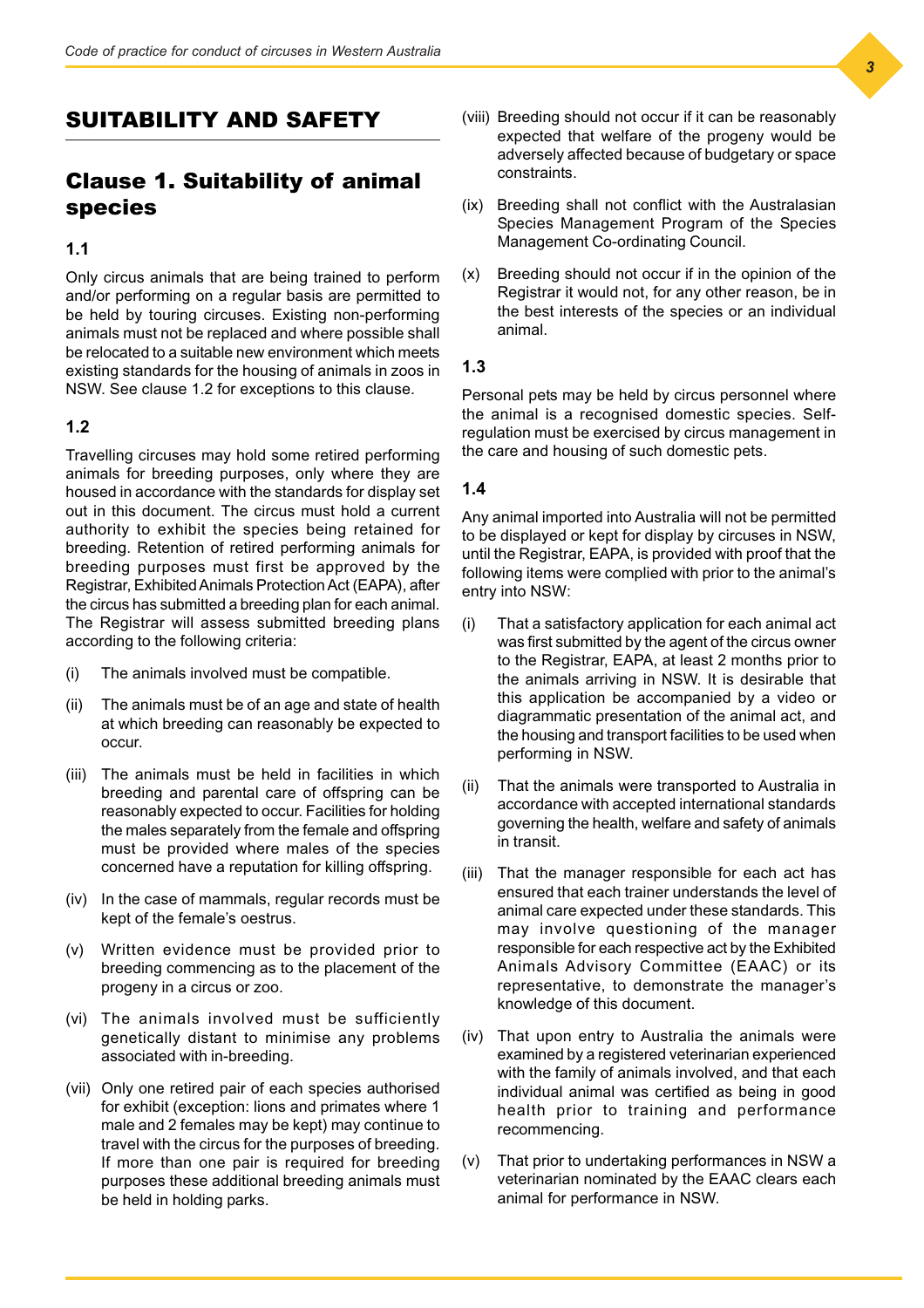Any imported circus animals arriving in NSW in breach of the above requirements will not be authorised to be exhibited and must be held off display or moved out of NSW.

### **1.5**

Hybrid animals (excluding the donkey/horse cross - 'mule') are not considered appropriate animals for circuses. Existing hybrid animals must not be replaced and where possible every effort must be made to place the animals in a suitable new environment which meets existing standards for the housing of animals in zoos in NSW.

### **1.6**

Different species capable of cross-mating must not be housed together. This clause does not apply while animals are performing or being trained together in the circus ring. Any progeny from accidental matings must not be exhibited.

### **1.7**

Social species shall not be exhibited as single specimens unless compelling reasons can be shown.

### **1.8 Species groups**

### *1.8.A Big cats*

**Lions –** In the wild, lions are basically sedentary individuals. They only become active during hunting, feeding, fighting, territorial marking or mating.

These active periods have been shown to occupy only a very small part of the normal waking hours of lions, making lions a more suitable big cat to be kept in circuses than other species of big cats.

In captivity, the urge to hunt must be sublimated, otherwise boredom and the associated behavioural problems may set in. Training lions to perform behaviours on command may offset boredom. The natural instincts being utilised during training include:

- (i) The instinct for lions to work as a team.
- (ii) The expenditure of physical energy.
- (iii) The performance of certain physical movements (such as leaping, rearing, running, etc.).
- (iv) The anticipation of reward.

Lions form prides with a hierarchy. This can be exploited by the trainer so that the animals look to the trainer for guidance. Stimuli emanating from the trainer via training to perform tricks helps to cater for the natural behavioural tendencies of the lions.

**Other big cats –** Less suitable than lions, as lions are unique in being a social cat species. Most other big cats are solitary species who do not seek prolonged close physical contact with other individuals of their species.

### 1.8.B *Dogs*

Dogs are hierarchical pack animals that respond very well to being controlled by a human. Because of their long standing association with humans and the bonds they form with them, they are no longer considered to be held in captivity.

#### 1.8.C *Ungulates and camelids*

Some species of ungulates and camelids are considered domesticated by society at large. Their prolonged contact and co-existence with humans has rendered them tractable. Humans have also developed a good body of knowledge and a high level of stockmanship with these animals.

Male camels like male elephants periodically undergo 'musth' during which they are potentially dangerous. In this instance castration of individual male camels remains the responsibility of the circus proprietor if this is deemed necessary.

For the purposes of this document comments concerning ungulates cover the commonly held circus ungulates (horses, donkeys, ponies, sheep, cattle and goats). Comments concerning camelids include camels, llamas and alpacas.

#### 1.8.D *Elephants*

Elephants are herd animals that can be well trained to respond to commands as a result of their natural tendency to follow a leader if a leader presents itself. Because they are social animals, they appear able to relate to humans in terms of their own social structures. In time, they come to associate humans as a source of food and social stimuli. This association can be used by humans on a rewards basis for training. Humans in charge of elephants should never prove themselves to be a source of stressful stimuli otherwise the animals will no longer tend to 'trust' that human and allow themselves to be led by that human.

Male elephants periodically undergo a condition known as 'musth' in which they are more aggressive and sexually active. A musth bull elephant will attack anything that it perceives to be a rival, and is therefore potentially very dangerous, especially in captivity. Because of this it is recommended that Australian circuses do not hold bull elephants except where a documented manageable safe history can be demonstrated.

Elephants are intelligent, inquisitive and social creatures, and therefore circuses should not attempt to maintain single elephants. Existing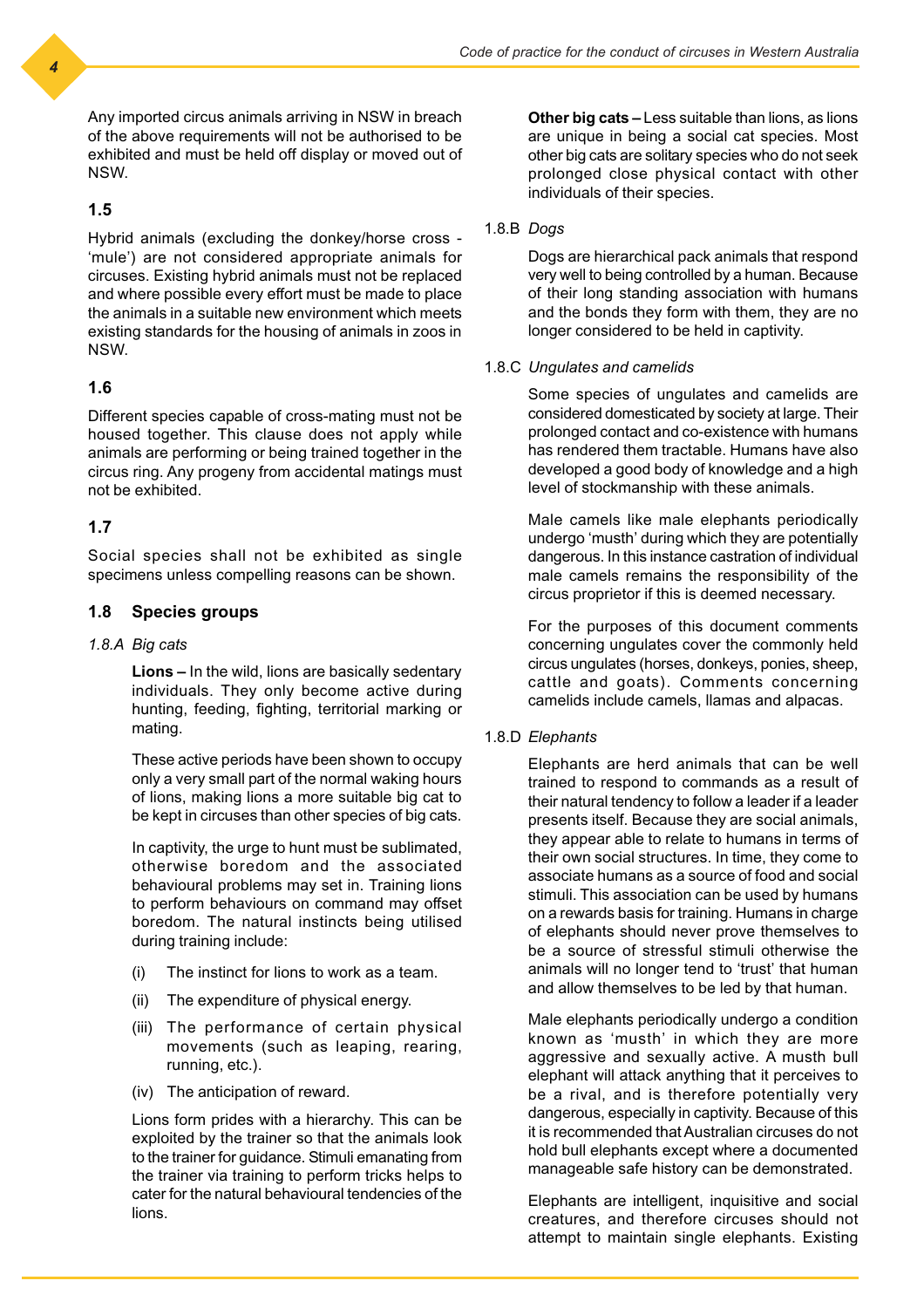circuses that hold elephants may acquire single animals to add to their existing group, however new circuses wishing to obtain elephants for the first time must acquire two or more compatible animals. Elephants kept in circuses must be supplied with mental stimulation, avenues of play and social contact with other elephants. Regular training will provide some of the necessary stimulation, providing the training is based on positive reinforcement only. This training should involve the introduction of new behaviours and the modification of existing routines.

It is now considered unacceptable to tether elephants via the use of metal leg bands and chains, therefore any circus considering holding elephants must be competent in containing elephants via the use of electric fencing for the majority of daylight hours every day. For safety reasons tethers will be allowed at night, during storms, when the elephant trainer/handler is temporarily absent from the circus, and in emergency situations.

#### 1.8.E *Monkeys/chimpanzees*

Monkeys and apes are intensely hierarchical, very intelligent social animals. Their association with humans is based on their perception of humans being a source of food and other types of rewards, as well as their (preferred) perception of humans being at the top of their social order. Given proper care and facilities, most individuals adapt to existence in a circus. This care includes constant sources of mental stimuli. Training on an ongoing basis must be pursued to provide a regular source of mental stimuli.

Their amenability to training is due to their high intelligence and inquisitive nature. Both these tendencies are well catered for if the animals are being trained. Their intelligence also means that they need constant stimulation when not training or performing otherwise they become bored and frustrated.

Large apes (orangutans and gorillas) and arboreal apes (gibbons) are unsuitable animals for the circus environment due to their large living space requirements, and therefore must not be held by Australian circuses.

### 1.8.F *Birds*

The need in birds for large display cages to allow natural flight and their nervous nature around humans generally renders them unsuitable animals for circuses. The exceptions to this are domesticated pigeons and doves, domestic poultry and parrots. Parrots can be suitable circus animals as they are intelligent enough to associate the performance of desired behaviours with obtaining a reward.

This is the primary driving force behind their trainability. In a display situation, these birds may amuse themselves by performing for passers-by, and thus avoid boredom.

In the case of domesticated pigeons and doves, their long association with man has rendered them less stressed due to handling, making them suitable birds for the circus environment.

Some birds learn to form a social attachment with their handlers or trainers. This attachment appears to be rewarding for the birds in that it appears to cater for their social tendencies and is to be encouraged.

### 1.8.G *Bears*

Circuses may hold bears if their performance employs the following method:

- (i) in an arena cage, such as that used for the performance of big cats, in which case muzzles will not be mandatory; and that
- (ii) entry to the arena cage is via an enclosed raceway or some other means by which the animal is enclosed.

When not performing, bears must not be muzzled unless such muzzling is required for short periods for medical access or circumstances when handlers must enter an enclosure containing bears. It will not be permitted to declaw or detooth a bear unless such surgery is required for the animal's health.

Because bears spend the majority of their time in the wild roaming, the size of their display cages will have to be maximised. The Exhibited Animals Advisory Committee has not yet considered cage sizes for display and transportation, and the husbandry requirements for bears in circuses.

#### 1.8.H *Pinnipeds*

Circuses may hold pinnipeds only where the size dimensions and standards being developed for static displays of pinnipeds in zoos, can be met in the circus environment. The Exhibited Animals Advisory Committee has not yet considered cage sizes for the static display and transportation of pinnipeds.

### 1.8.I *Reptiles*

The only reptile species permitted to be held by circuses are pythons, as they are considered to be traditional circus animals. Where pythons are held the display must meet the standards currently being developed for the static display of reptiles in NSW, and the circus must hold more than a single python to allow for rotational use of a number of animals.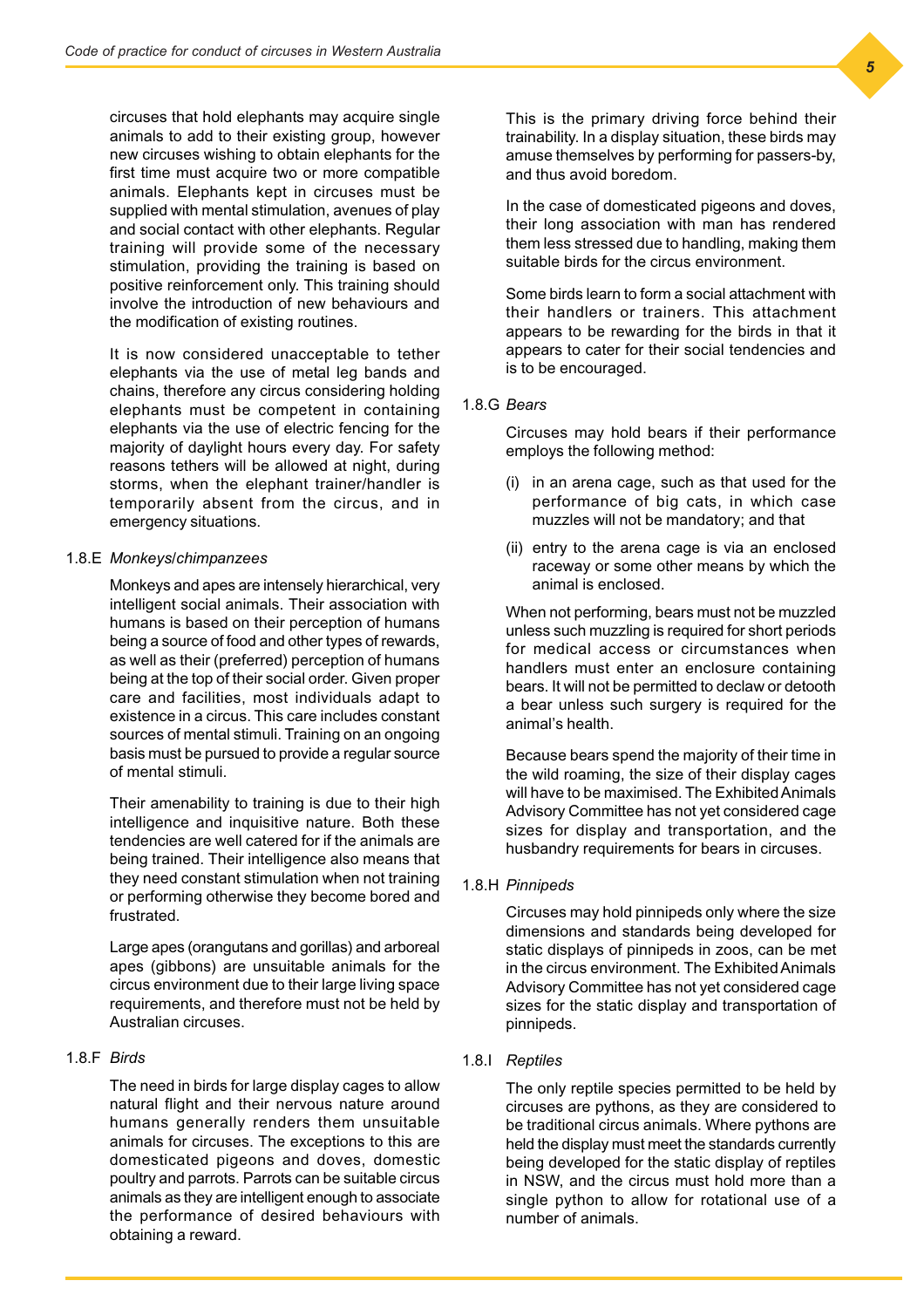#### 1.8.J *Amphibians*

Due to their untrainable nature circuses may not hold amphibian species.

#### 1.8.K *Fish*

Due to their untrainable nature, circuses may not hold fish species.

### 1.8.L *Cetacea*

Due to the inability for circuses to provide the proper facilities of large enough size to maintain the health and well-being of cetacea, circuses may not hold cetacea species.

# Clause 2. Responsibilities of the circus proprietor/manager

### **Display sites**

### **2.1**

The circus proprietor/manager shall only choose display sites which maximise the size available to the animals. At all times the display dimensions available to the animals must not fall below the minimum sizes set out in this document.

### **2.2**

Animals must not be housed on a sealed surface (e.g. bitumen, concrete, etc.). The only instances where this is allowable is where the sealed surface is first covered by a suitable material which will absorb the heat and cold effects of the sealed surface.

### **2.3**

It is permissible for animals to be housed off-site in alternative suitable and adequately spaced areas when animal husbandry demands or when staging performances at indoor venues.

### **Animal care**

### **2.4**

During all stages of animal performance, the audience must be encouraged to treat the animals with respect.

### **2.5**

Animals must be provided with shelter from climatic extremes at all times, and access to drinking water must be available to all animals when the circus is not in motion.

### **2.6**

Young animals must not be removed from the company of their own species so that they become 'imprinted' exclusively on humans. Every effort should be made to

imprint the animal on members of its own species prior to the animal becoming 'humanised'.

### **2.7**

Trainers/handlers should be encouraged to have a long tenure with their animals in order to develop a solid relationship with their charges.

### Clause 3. Safety

### **3.1**

All circuses must have mobile phones, enabling fast access to police, ambulance and veterinarians.

### **3.2**

All circuses must have a trained First Aid Officer who holds a current First Aid Certificate.

### **3.3**

All applications to hold animals by circuses must be accompanied by an escape/recapture plan for each animal species held. These plans should be reviewed on a regular basis and a drill held once a month so all employed circus staff are aware of the plans and how to put them into action if it becomes necessary.

#### **3.4**

Entrances to the circus ring, exercise yards and animal transportation trailers containing non-domestic animals must be installed so that the gate or door swings inwards.

#### **3.5**

A keyed lock must be used for all doors, gates, and slides giving access to enclosures which are used to hold non-domestic animals.

#### **3.6**

The circus ring must be adequately illuminated during any period in which animals are housed within, and warning signs must be placed on entrance doors into the ring to advise that animals are in the ring where this occurs outside of performance times.

#### **3.7**

Stand-off barriers of a minimum distance of 2 metres from the display cage, must be used when non-domestic species are on public display.

#### **3.8**

The escape of a permit animal (e.g. lion, monkey, elephant, etc.) must immediately be notified to the Registrar, Exhibited Animals Section, NSW Agriculture. Failure to do so is an offence carrying a maximum penalty of \$1000.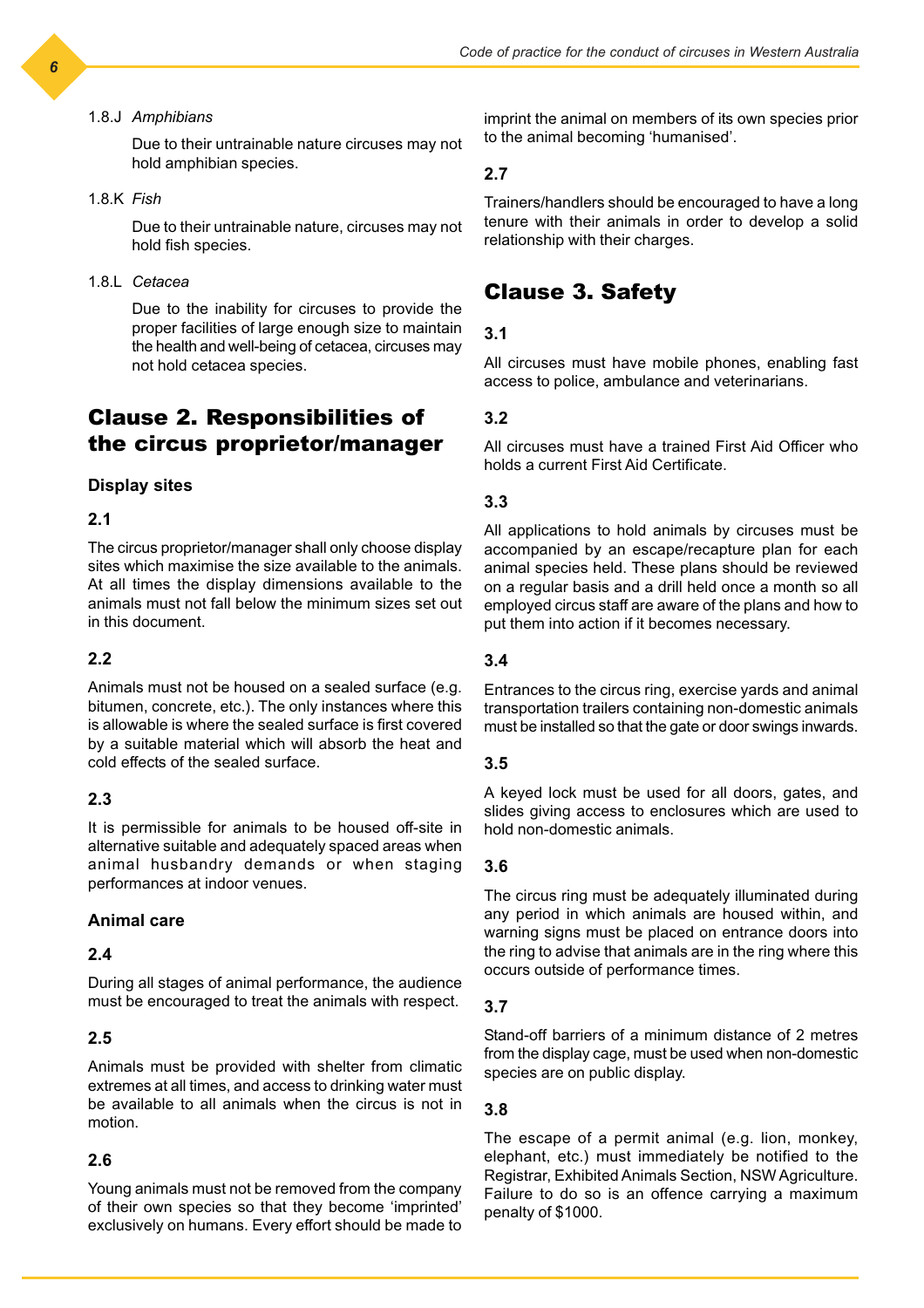#### **3.9**

Any incident involving the death of a person or injury to a person that requires medical treatment, if the death or injury was caused by an animal to which the NSW Agriculture authority to exhibit relates, must be reported to the Registrar, Exhibited Animals Section, NSW Agriculture. Failure to do so is an offence carrying a maximum penalty of \$1000.

# HOUSING

# Clause 4. Transportation housing

### **4.1**

If the distance to be covered entails more than two hours travelling, a regular stop must be made in order to inspect the animals and their facilities, and to offer water to all animals, and food if necessary. (Water should be removed from the facilities prior to the convoy resuming motion if it is likely to provide a risk of spilling or drowning.)

### **4.2**

There must be a stationary period of no less than 12 hours in any 24-hour period when moving between venues and/or lay-over sites.

### **4.3**

Each vehicle carrying animals should be fitted with a radio transceiver and all vehicles should use the same operating frequency to allow for ready communication. If no radio transceivers are available, a vehicle not engaged in the transport of animals must follow at the rear, to ensure that assistance can be rendered in the event of an emergency.

### **4.4**

If animal transportation vehicles stop for longer than a 15-minute period during the day in an area away from a built-up township, beast wagons must have their sides opened to allow fresh air and sunlight to enter the animals' quarters when weather permits.

### **4.5**

All circuses in Australia must provide facilities to enable appropriate transport of their animals from venue to venue. These facilities must include adequate ventilation for the animals.

### **4.6**

There must be at least two extended lay-over periods, of at least two weeks separate duration each year, when transportation equipment can be overhauled and the animals rested from training/performance.

### **4.7**

When circuses are at lay-over sites they must ensure that the animal housing provided complies with the standards for display outlined in this document.

### **4.8**

When any circus animals are held in holding parks in NSW (e.g. retired animals, breeding animals, or display animals being rested), animal housing must be provided which satisfies the requirements for each species set out under the Exhibited Animals Protection Act for a static animal display.

### **4.9**

A maximum five-year phasing in period will be given during which existing equipment can be replaced or modified. Each circus will develop a five-year phasing in program in conjunction with Exhibited Animals Protection Act Inspectors to allow for a workable program of purchasing new equipment. All equipment that conforms to the new standards will have its compliance registered and the compliance registration number stamped on the main structure of the facility.

The circus proprietor must have the compliance documentation always in his/her possession. Facilities without compliance documentation after the end of the five-year period will be deemed illegal.

### **4.10**

Circuses must comply with all other transport requirements not specific to circus transportation, for example the Standards for the Transportation of Exhibited Animals must also be complied with in NSW.

### **4.11 Species groups**

4.11.A *Big cats*

- A.1 Since big cats tend to defecate in one given area of the cage, the food presentation and sleeping areas should be set as far away as possible from these areas to prevent faecal contamination of food and bedding. Where cats are seen not to practice this sort of 'cage discipline', containers and bedding must be raised above cage floor level.
- A.2 Flooring in the cages must be waterproof and graded to enable quick drainage and drying after cleaning. Hardwood planking is the minimum acceptable flooring material but this material is very hard to keep hygienically clean. A new material that has been a success recently is the use of steel plating covered in a waterproof plastic coating. Straw bedding which is changed regularly will provide adequate insulation and padding.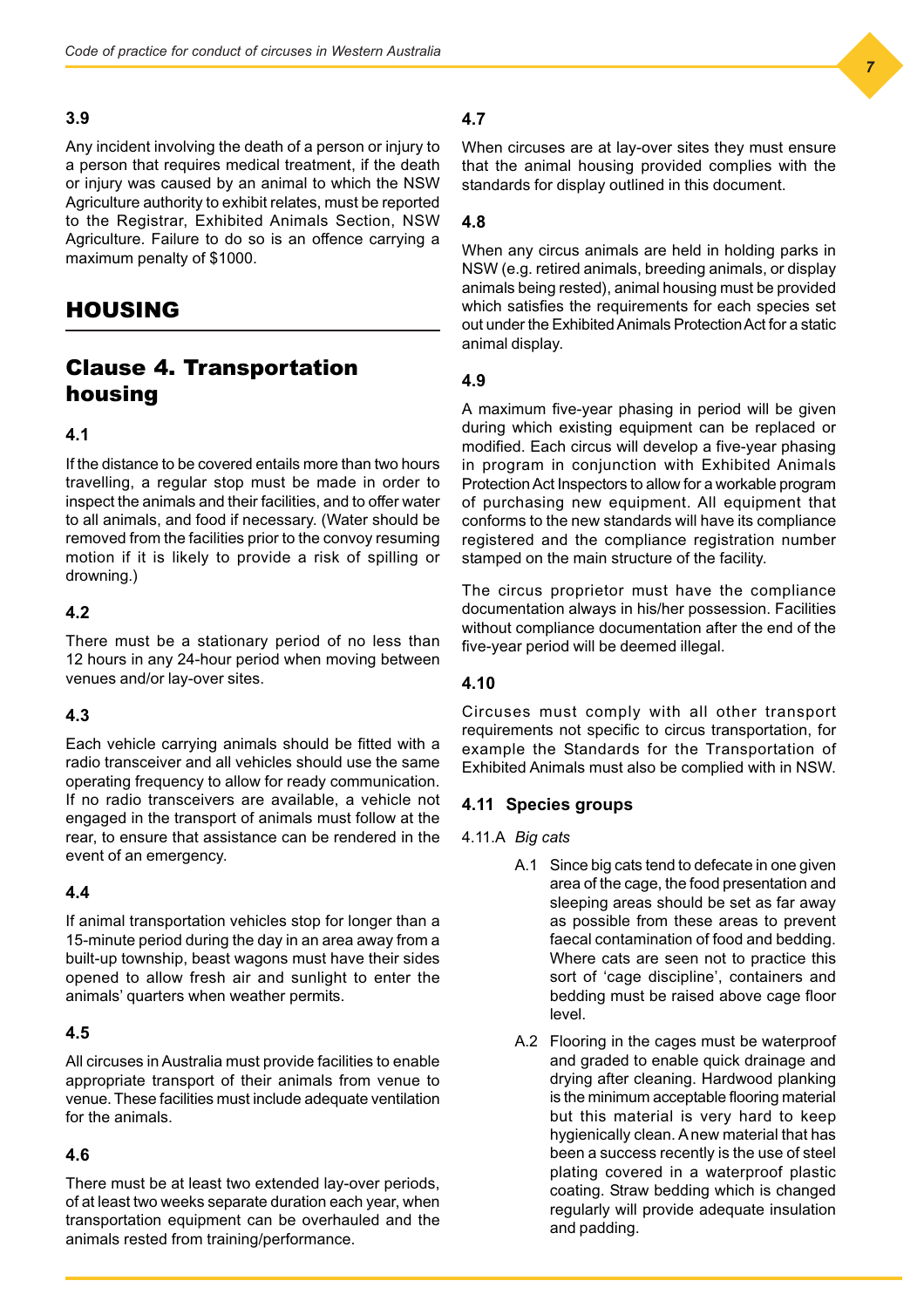- A.3 All facilities which house carnivores must only allow access through a double locked door which allows clear vision into the enclosure. The animals must be excluded from the area before the keeper/handler enters.
- A.4 Transport facilities which hold carnivores must provide adequate insulation material from the heat effects of the sun while still maintaining adequate ventilation into the wagon.
- A.5 The transport compartment for each big cat must provide enough space to allow the animal to assume normal standing posture, lie down fully stretched, and turn around, without physical contact with neighbouring animals.
- 4.11.B *Dogs*
	- B.1 Dogs must not be transported unrestrained on the backs of open vehicles.
- 4.11.C *Ungulates and camelids*
	- C.1 Ungulates and camelids must be transported in floats which have internal partitioning (stalls) to safely restrain each individual animal. The float must have an available roofing material to provide shade and shelter from rain or other inclement weather. The float must be solid sided with apertures to admit light and ventilation, and allow adequate visual inspection of all animals contained within.
	- C.2 Ungulates and camelids of the same size housed together for transportation are not required to be provided with separate stalls. Where animals are of differing sizes and weights separate stalls must be provided to eliminate crushing of smaller animals. Under both methods of transportation, stalling and group housing, each animal must be sufficiently contained so that it cannot turn around. As added protection for horses and ponies a padded breast bar is compulsory within each stall where these are used.
	- C.3 Feed cribs may only be used if they cannot cause the ungulates injury in any way.
	- C.4 Ungulates must not be held solely in their transportation floats while the circus is at a performance site. The exceptions to this are when the float is the best form of shelter for a sick animal, or in inclement weather, in which case proper bedding and hygienic conditions must be maintained.
	- C.5 For transportation of camels the floor of the transportation vehicle must not be constructed in a manner which will injure

the pedicle and the pads on rear legs. The base of the transportation vehicle should be free of protrusions which would discourage the camels from sitting down during transportation. As camels normally sit during transportation, if they are to be tethered, the tether must be of sufficient length to allow their free movement up and down.

- 4.11.D *Elephants*
	- D.1 Except in short-term exceptional circumstances elephants must be transported in enclosed floats. The float must be strong enough to withstand the weight of an elephant either leaning or being thrown against the side walls. They must be well ventilated to prevent build-up of heat and waste gases.
	- D.2 During transportation each elephant must be sufficiently contained so that it can stand up normally but is unable to turn around thereby causing itself possible injury. This can be achieved by stalling each individual elephant or housing each elephant side by side widthways across their transportation vehicle. Nothing that can cause injury to an elephant must be present inside the transportation vehicle. The vehicle must allow adequate and safe inspection of all elephants being transported.
	- D.3 During transportation, dry fodder may be offered to elephants provided it is contained in a feed crib that is within easy reach of the animals, but that cannot cause the elephants injury in any way.
- 4.11.E *Monkeys/chimpanzees*
	- E.1 Due to the fact that the transport wagon for primates often also acts as the display facility for them, the transport facilities must be designed to take in the total needs of the housed primates. Where primates do not defecate in a particular area of their wagon the food presentation and sleeping areas should be raised above cage floor level to prevent faecal contamination of these areas.
	- E.2 Compartments for transporting primates must provide sufficient space to allow each animal to assume normal standing posture, lie down fully stretched, and turn around. Where individuals are known to display aggression towards each other, or in the case of nursing mothers these individuals must be physically but not visually separated for transport from others of their species. In other instances primate species may travel in group situations.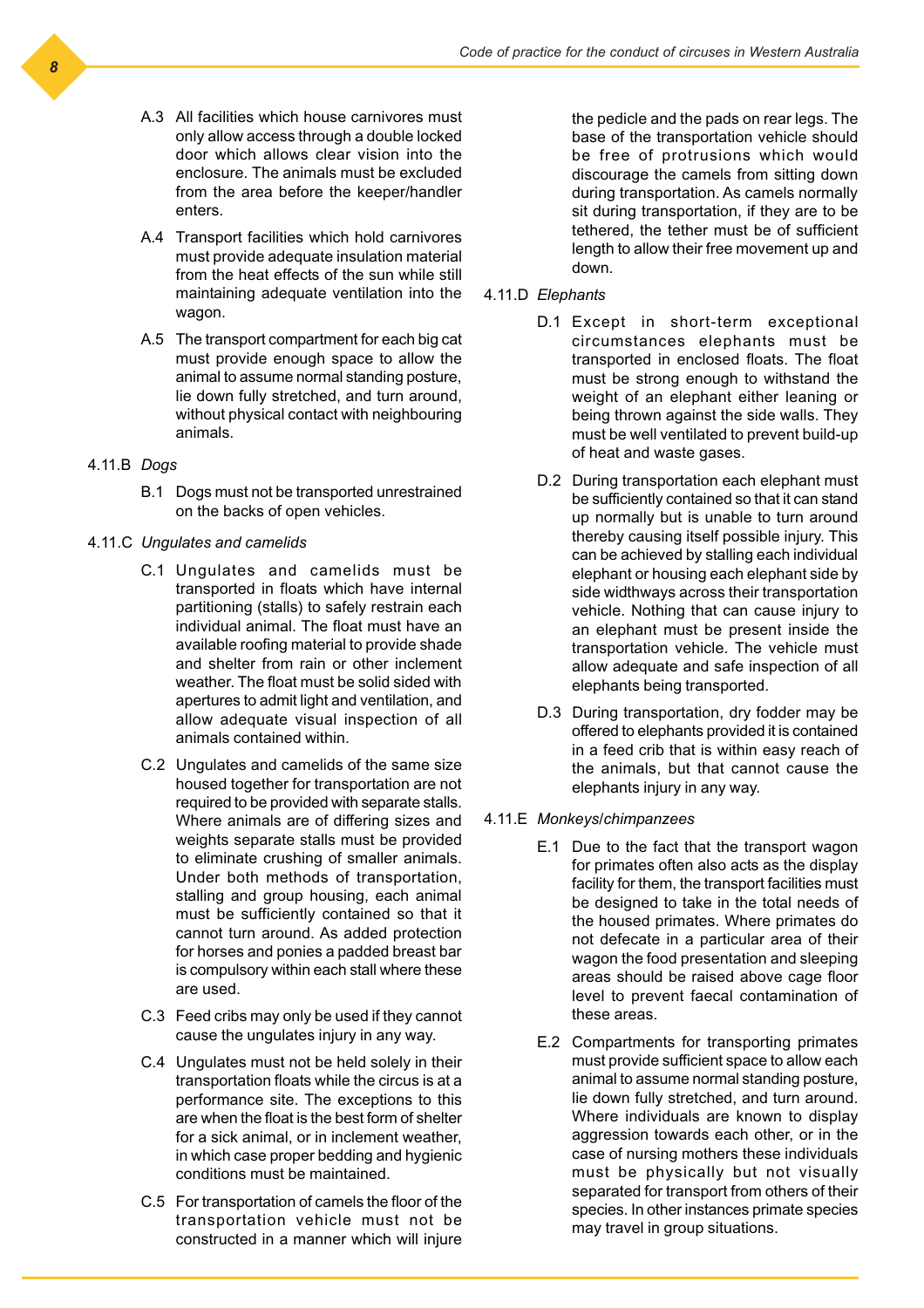- E.3 Hardwood flooring is an acceptable material for the transport wagons of primates. Bedding of a suitable material must be provided at all times.
- E.4 All facilities to house primates must only have access to the animals through a double locked door which allows clear vision into the enclosure. The animals must be excluded from this area before the keeper enters.
- E.5 Transport facilities which hold primates must provide insulation from the heat effects of the sun while maintaining adequate ventilation.
- 4.11.F *Birds*
	- F.1 During transportation birds must be contained in small cages to provide physical protection.
	- F.2 A perch must be provided that is high enough above the cage floor that the bird using the perch has all extremities (including feathers) at least 6 centimetres above the cage floor regardless of the posture of the bird.
	- F.3 The cage must be large enough that the bird contained can extend its head, feet, wingtips and any feathers, and be able to turn around regardless of its posture, whether or not it is on its perch, without touching any cage walls, ceiling or solid cage furniture.

# Clause 5. Display housing

### **5.1**

Exercise facilities for animals are mandatory and must be provided at each venue. Wherever possible the display dimensions should be maximised, the dimensions outlined in this document for each animal are minimum sizes only. Animals must not be maintained in transportation wagons for greater than two days without exercise.

### **5.2**

Where animal trailers form the basis for the display facilities they must contain platforms raised off floor level which are kept dry, providing an area that the animals can retreat to while the floor is cleaned and while it dries.

### **5.3 Species groups**

#### 5.3.A *Big cats*

A.1 When at a performance site big cats must have access to exercise areas in the form of large demountable enclosures annexed to the beast wagons. Such annexes must

be available for a minimum of 6 daylight hours each day. Annexes should be constructed from steel tube framed interlocking mesh panels or other acceptable materials of sufficient strength to contain big cats. These annexes must provide the cats with access to the ground (i.e. natural earth substrate).

A.2 Minimum display dimensions for big cats

| Minimum floor space for one animal $(m2)$      | 20 |
|------------------------------------------------|----|
| Floor space for each additional animal $(m^2)$ | 10 |
| Minimum height (m)                             |    |
| Minimum width (m)                              | 24 |

- A.3 Any display housing facility for big cats must have the capacity to mount, either within the wagon itself or outside the wagon, a suitable cage to enable physical restraint for safe veterinary examination or administration of drugs.
- A.4 Big cat display enclosures must have access to sunlight and shade from direct sunlight during daylight hours. Drinking water and shelter from climatic extremes must be provided at all times, to satisfy the needs of all the cats housed within.
- A.5 Access to the animals must be through a double locked door which allows clear vision into the enclosure. The animals must be excluded from the area into which the handler/keeper is entering.
- 5.3.B *Dogs*
	- B.1 Minimum display dimensions for dogs

|                                                                   | Small/medium<br>dogs (under<br>$15$ kg) | Large dogs<br>(over 15 kg or<br>above 0.5 m<br>height at rump) |
|-------------------------------------------------------------------|-----------------------------------------|----------------------------------------------------------------|
| Minimum floor<br>space for one<br>pair (m <sup>2</sup> )          | 4.5                                     |                                                                |
| Increased floor<br>space for each<br>additional<br>animal $(m^2)$ | 2.25                                    | З                                                              |
| Minimum width<br>m                                                | 3                                       | З                                                              |

- B.2 The enclosure material must be suitably strong to contain the dogs.
- B.3 Where dogs are confined via the use of running leashes, see Clause 19.1.B B1 for minimum requirements.
- B.4 The area in which the dogs are kept while not performing must have access to sunlight and shade from direct sunlight during daylight hours. Drinking water and shelter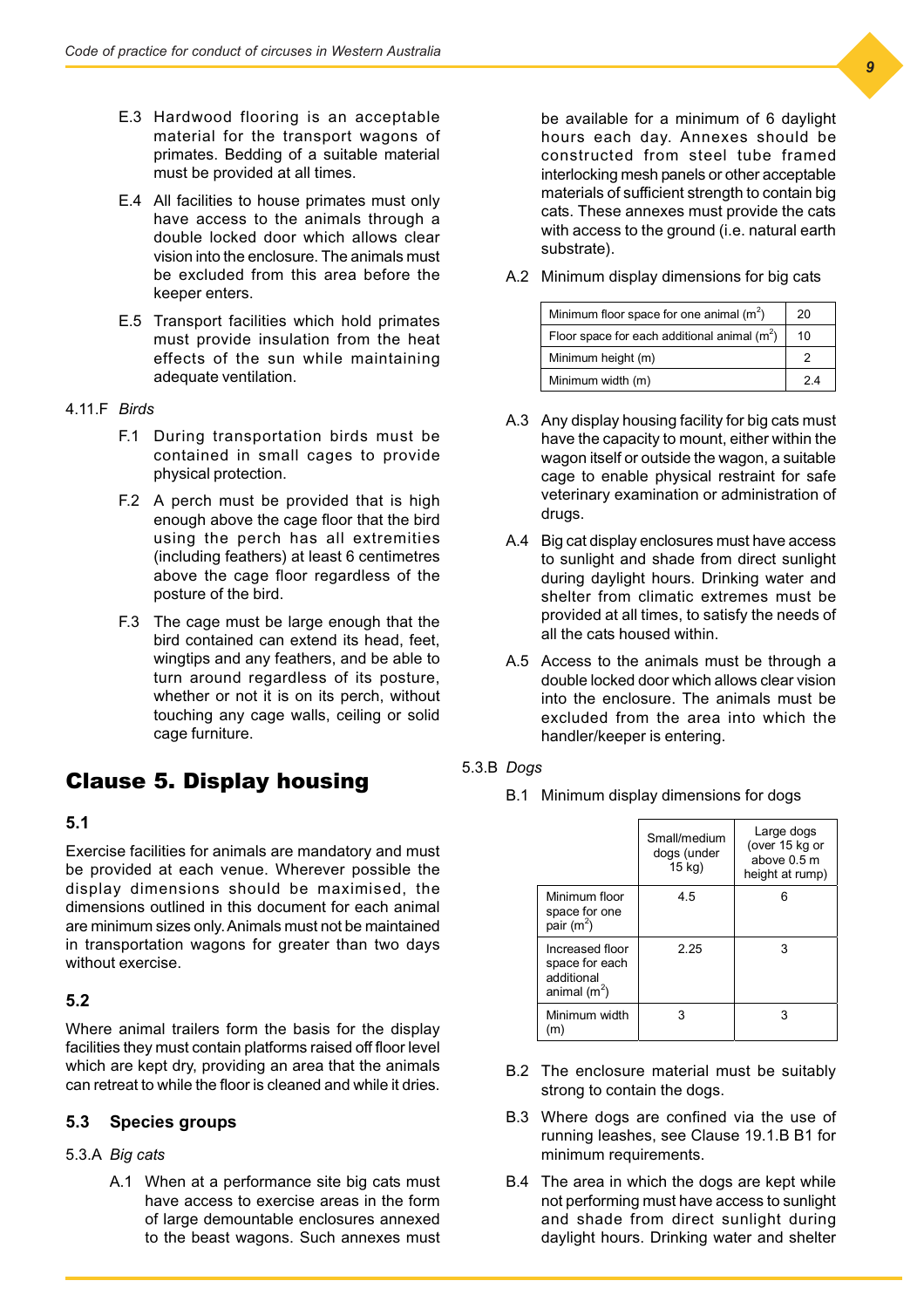from climatic extremes must be provided at all times of the day to satisfy the needs of all the dogs.

- 5.3.C *Ungulates and camelids*
	- C.1 Ungulates and camelids must be confined in a compound by ordinary or electric fencing when at the performance site.
	- C.2 Minimum display enclosure sizes for the common circus ungulates

|                                          | Horse/donkey/<br>camel/pony | Sheep/goat/<br>cattle |
|------------------------------------------|-----------------------------|-----------------------|
| Area for one<br>animal $(m^2)$           | 100                         | 50                    |
| Area for<br>additional<br>animal $(m^2)$ | 50                          | 25                    |
| Minimum width<br>m                       | հ                           | 2.5                   |

- C.3 The compound must have access to sunlight and shade from direct sunlight during daylight hours. Drinking water and shelter from climatic extremes must be provided at all times to satisfy the needs of all the ungulates held within the compound. The ground underfoot where possible must be clean, well-drained, non-abrasive and not stony.
- C.4 The display compound must contain no known harmful ingestibles within the animal's reach.

Camels and goats in particular tend to be indiscriminate browsers, with the consequence that any access to poisonous plants or harmful materials (such as plastic bags) may have adverse affects.

- C.5 Under some circumstances the tethering of ungulates for short periods of time is acceptable. See Clause 19.1.C C1 for minimum requirements.
- C.6 Horses and ponies may be contained via the use of stabling where the use of outdoor compounds is not available. In these instances stables must be at least 2.5 m high, with a minimum floor area of 12 m $^{\rm 2}$  for one horse, and 9 m<sup>2</sup> for one pony. Within the stables the animals must not be tethered and must have visual contact with others of their species. Appropriate bedding and drainage must be provided and the stables must be adequately ventilated, with lighting that is as natural as possible.
- 5.3.D *Elephants*
	- D.1 Elephants must be confined in a compound by electric fencing for the majority of daylight hours when at the performance site.
	- D.2 Minimum display dimensions for Asiatic elephants

| Single or pair of elephants $(m^2)$ | 600 |
|-------------------------------------|-----|
| Each extra elephant                 | 200 |
| Minimum width (m)                   | 10  |

- D.3 Under some circumstances the tethering of elephants for short periods of time is acceptable. See Clause 19.1.D D1 for minimum requirements.
- D.4 The compound must have access to sunlight and shade from direct sunlight during daylight hours. Drinking water and shelter from climatic extremes must be provided at all times to satisfy the needs of all the elephants held within the compound. The ground underfoot where possible must be clean, well-drained, non-abrasive and not stony.

#### 5.3.E *Monkeys/chimpanzees*

E.1 When at a performance site all primates must be given access to display areas in accordance with the size dimensions outlined in 5.3.E.2. If this area requirement is not provided within the travelling wagon itself, demountable enclosures annexed to the primates' beast wagon must be provided. Annexes should be constructed from steel tube framed interlocking mesh panels or other acceptable materials of sufficient strength to contain primates. These exercise areas must be available at all times during daylight hours.

|                                                                   | Small primates<br>(macaque<br>sized) | Large primates<br>(chimpanzees<br>and baboons) |
|-------------------------------------------------------------------|--------------------------------------|------------------------------------------------|
| Minimum floor<br>space for one<br>$\sin$ mal (m <sup>2</sup> )    | 5                                    | 20                                             |
| Increased floor<br>space for each<br>additional<br>animal $(m^2)$ | 2.5                                  | 10                                             |
| Minimum<br>height (m)                                             | 2.5                                  | 2.5                                            |
| Minimum width<br>(m)                                              | 24                                   | 24                                             |

E.2 Minimum display dimensions for primates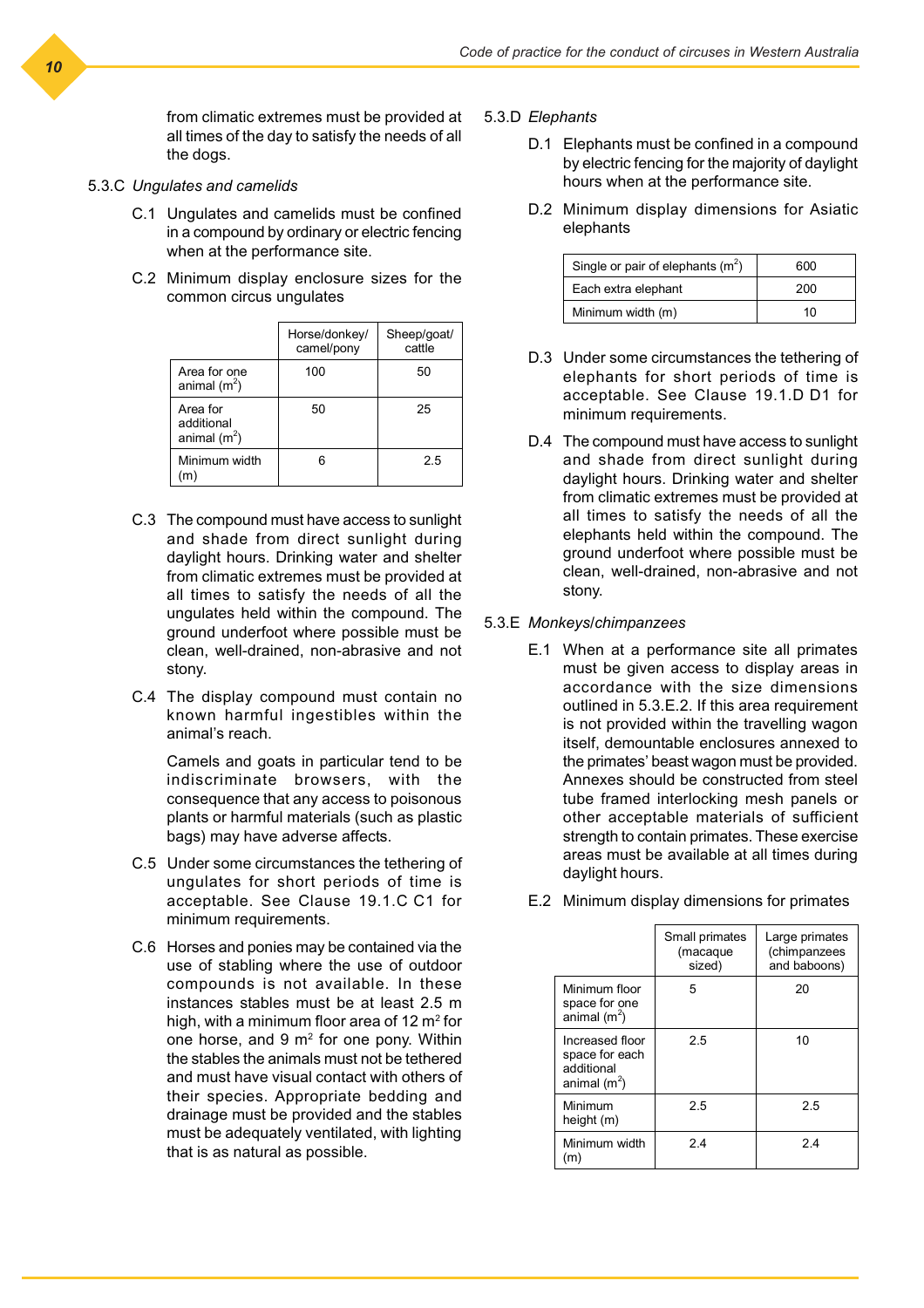- E.3 Due to their extreme activity level primates have one of the highest living space requirements. Cage sizes must be maximised. The utilisation of cage volume must be maximised by fixing climbing elements within the cage (such as solid branches, mezzanine floors, etc.) to utilise the dimension of height.
- E.4 Primates of different species may mix in the display areas provided that there is no evidence of interspecies aggression.
- E.5 Primates must be kept occupied as much as possible when not performing or training. This can be achieved through the use of durable toys, swings, climbing elements, grips and perches. These playthings must be changed regularly to provide a periodic change in stimuli.
- E.6 Access to the primates must be through a double locked door which allows clear vision into the enclosure. Primates must be excluded from the area before the handler/ keeper enters.
- E.7 The enclosure must have access to sunlight and shade from direct sunlight during daylight hours. Drinking water and shelter from climatic extremes must be provided at all times to satisfy the needs of all the primates within the enclosure.

### 5.3.F *Birds*

- F.1 Once the circus has arrived at the performance venue, birds must be released as soon as possible from their travelling cages into their display cages.
- F.2 Perches must consist of uneven diameter natural tree branches which do not have an abrasive surface. At least one perch per bird in the cage shall be of a sufficient height above the floor of the cage that all tail feathers of the bird are at least 6 centimetres above the floor of the cage, regardless of the posture of the bird.
- F.3 If the species held in a cage is capable of flight the dimensions of the cage must be sufficient for a bird of that species to be able to attain active flight within the cages by taking five unhurried wingbeats along the length of the cage.
- F.4 If the species in the cage is capable of flight then, for a single bird, the cage width should be no less than 1.5 times the wingspan of an adult of that species. For each additional bird the width should be increased by at least half the wingspan of an adult of that species.
- F.5 Individuals that fight must be assigned separate, appropriately dimensioned facilities.
- F.6 The cage must have access to sunlight and shade from direct sunlight during daylight hours. Drinking water and shelter from climatic extremes must be provided at all times to satisfy the needs of all the birds within the cage.
- F.7 If impervious flooring is to be used, then a cage substrate must be used which is plentiful and absorbent. The substrate must be changed weekly.
- F.8 Display cages holding birds must be placed well away from any animals that may cause them to injure themselves through cage panic.
- F.9 The exhibition cages must be set above ground to provide the birds with protection from predators.

# Clause 6. Night quarters

### **6.1**

Since most caged animals tend to defecate in one given area of the cage, the food presentation and sleeping areas must be set as far away as possible from these areas to prevent faecal contamination of food and bedding. Where animals are seen not to practice this sort of 'cage discipline', containers and bedding areas must be raised above cage floor level. Water and food containers should never be placed under perches in the case of birds.

### **6.2 Species groups**

### 6.2.A *Big cats*

- A.1 The night quarters of big cats may consist of their transportation wagons. Big cats must have access to dry overnight shelter which provides protection from climatic extremes.
- A.2 Bedding in the form of dry straw or other suitable material changed daily must be provided for the cats.
- 6.2.B *Dogs*
	- B.1 Dogs must have access to dry shelter overnight which provides protection from climatic extremes.
	- B.2 Suitable bedding material must be provided for insulation. An area free of bedding must also be available for each dog at night.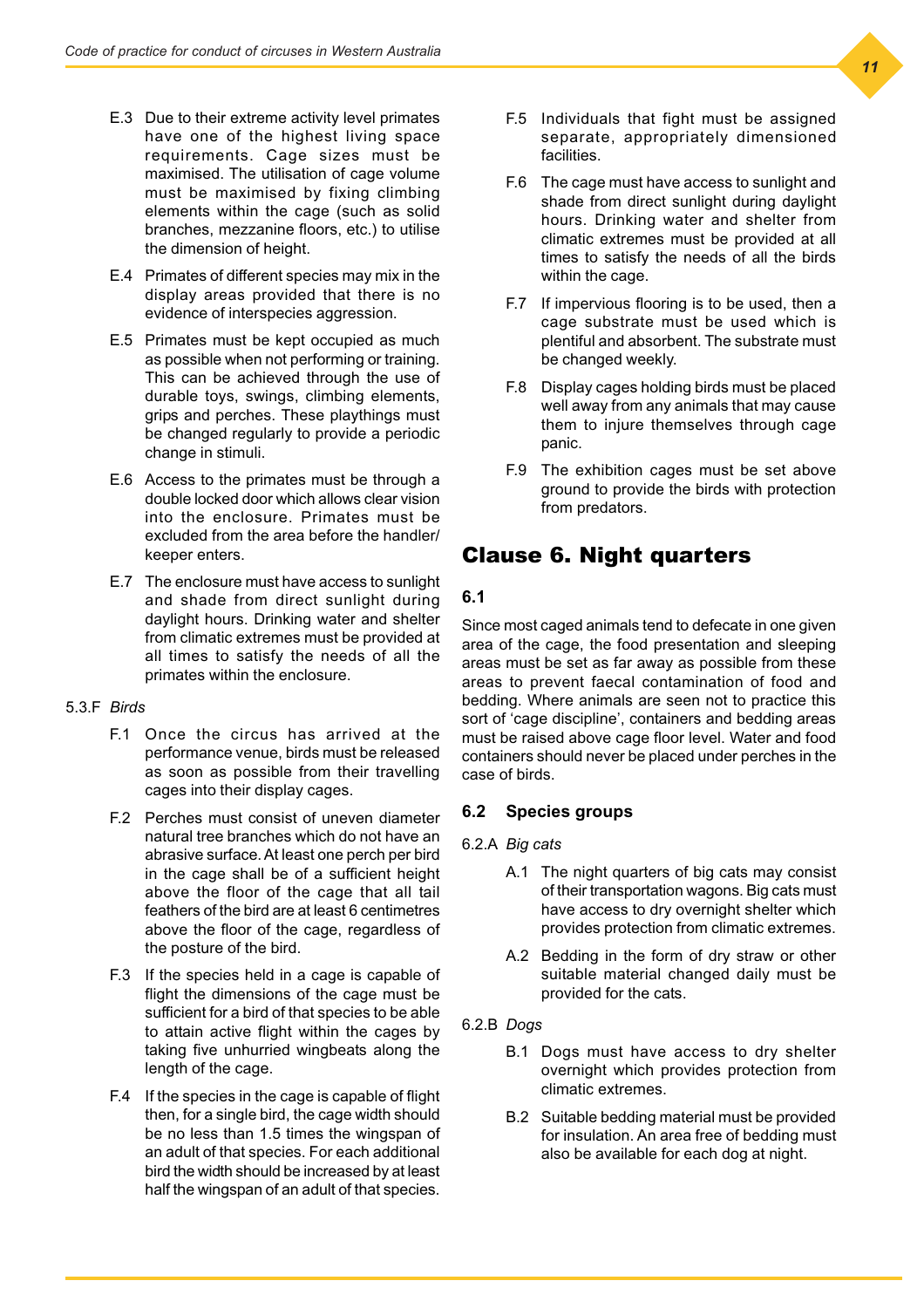#### 6.2.C *Ungulates and camelids*

C.1 Ungulates and camelids must have access to overnight shelter which will protect the animals from climatic extremes.

### 6.2.D *Elephants*

D.1 Elephants must have access to overnight shelter which will protect the elephants from climatic extremes.

#### 6.2.E *Monkeys/chimpanzees*

- E.1 The night quarters of primates may consist of their transportation wagons. Primates must have access to dry overnight shelter which provides protection from climatic extremes.
- E.2 A form of bedding material must be provided for insulation. Suitable materials include dry straw and shredded newspaper.

### 6.2.F *Birds*

F.1 Within their exhibition cages, birds must have high perches and/or night boxes to provide shelter for them when they roost for the night. These should be set well away from the sides of the cages to prevent cage panic.

# BEHAVIOURAL TRAINING

# Clause 7. General requirements

### **7.1**

Animals shall receive at least 45 minutes exercise per day in the form of training sessions and/or public performance. For the rest of daylight hours the animal must have access to the display cage size dimensions for a minimum of 6 daylight hours per day.

### **7.2**

The training methods used must not be capable of causing distress, pain or injury to any animal involved, in the long or short term. For this reason the use of fire in animal acts is prohibited.

### **7.3**

When the animals are being trained care must be exercised in ensuring that the skeletomusculature of the animal is developing or has developed sufficiently to meet the demands placed on it by the training.

### **7.4**

All training must be discontinued if a worsening musculoskeletal condition manifests itself, until this condition and its cause are properly diagnosed and treated by a veterinary surgeon experienced with the species of animal involved.

#### **7.5**

Special care must be exercised with young growing animals and old animals with training regimes being modified accordingly.

#### **7.6**

An animal which is clinically ill must not be trained until a veterinary surgeon experienced with the species of animal involved states that the animal has fully recovered or is capable of training or performing.

### **7.7**

All training methods must be based on a positive reinforcement approach (i.e. the anticipation of a reward for successfully completing a desired behaviour). Negative reinforcement (i.e. the completion of a desired behaviour to avoid punishment for failure to 'perform correctly') must never be used.

### **7.8**

The reward for the successful completion of a desired behaviour must be immediate and tangible for the animal.

### **7.9**

Physical punishment is not permissible on any animal.

### **7.10**

Any stools, ladders, planks or steps used as props must either be fixed to the ring sides or have a wide enough base to be sufficiently stable. If there are any wood elements within these items, this wood must not be splintery or split. Any props must be well designed and as simple as possible.

When deciding on the colour of a prop that the animal must be able to see in order to utilise it properly, it should be remembered that most animals are colour blind and therefore the colour of the prop should contrast clearly with that of its background. As animals' eyes are sensitive to shape and motion the shape of the prop should also contrast with that of its background in order to enhance its visibility to the animal.

Swirling designs on the prop that break up its outline should not be used as they make the prop harder for an animal to see. The same should apply to the inside of the circus ring.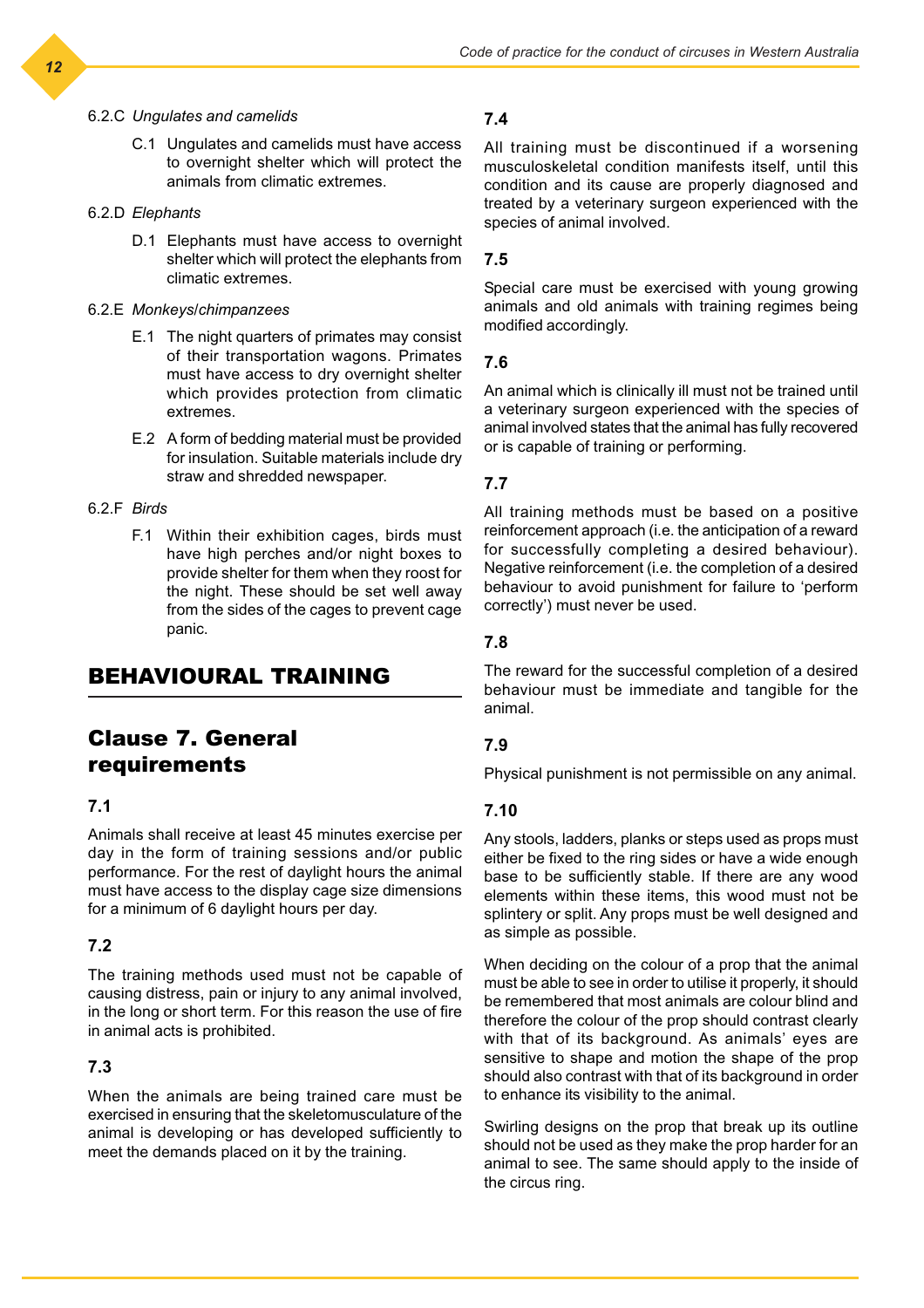# Clause 8. Command and bridging signals

### **8.1**

No training or command implement must be used in such a manner that pain, injury or distress will be inflicted on the animal.

### **8.2**

Any device capable of administering an electric shock must not be used for training animals for performance.

### **8.3**

Elephant hooks must have a probe (blunt) point on the hook, and must never be applied in a painful manner. Gentle pressure to the ears, or to the elbows with the hook is acceptable. All other guiding pressures should be applied with the butt or the side of the stick.

### **8.4**

Collars, head collars or leads should not be jerked or pulled forcefully in order to guide an animal.

### **8.5**

Rattans (canes) and other types of rods may be used to push or guide an animal, and they may be struck against each other or against apparatus to provide a noise stimulus, but they must not be used to strike an animal. The ends of these devices must always be blunt.

### **8.6**

The use of sharp spurs, or spurs with fixed rowels, is not permitted under any circumstances for the training of animals.

### **8.7**

All training implements must be non-toxic to animals by virtue of their composition and construction.

### **8.8**

Animals must not be struck with any training device unless the safety of humans or other animals is under direct threat.

# Clause 9. Types of behaviours

### **9.1**

Trained behaviours must incorporate bodily movements that are within the enhanced normal physical capability of the animal. Animals must not perform movements that carry a high risk of injury.

## **9.2**

The apparatus that animals may make use of in the course of their trained behaviours must be easy for them to use and have minimal foreseeable potential to cause them injury.

### **9.3**

Animals unwilling, for whatever reason, to perform a desired behaviour, must not be forced to continue.

\* If any animal is unwilling to perform a desired behaviour, it will:

- (i) initially refuse, or baulk at performing the behaviour;
- (ii) attempt to please the trainer by performing an alternative behaviour;
- (iii) perform a displacement activity (such as a grooming manoeuvre) which may be stereotypical in nature;
- (iv) attempt to escape the proximity of the trainer.

### **9.4**

It is considered essential that animals be constantly provided with minor changes in their behavioural repertoire.

This will provide a constant level of mental stimulation for the animals. The level of variation instigated will always remain the prerogative of the trainer. This variation is intended for the benefit of the animals. If it becomes apparent that variation is causing distress in the animals, then variation should either be decreased or ceased altogether.

### **9.5**

Trainers must halt a training session if decreased attention span and an increasing level of unwillingness to perform a behaviour by the animal becomes apparent.

This should be taken as a signal that the animal has 'had enough'. The exposure level that animals are able to cope with is very much dependent on the individual animal. It is important that the trainers develop sufficient rapport with their charges to detect signs that the training session should be terminated for the moment.

### **9.6 Species groups**

### 9.6.A *Big cats*

Lions and other big cats may be trained to perform the following basic behaviours on command:

Stationing (each animal to its own perch); assemblage (animals arranged together in various groups and postures); rearing; leaping (over obstacles, through hoops (but not hoops of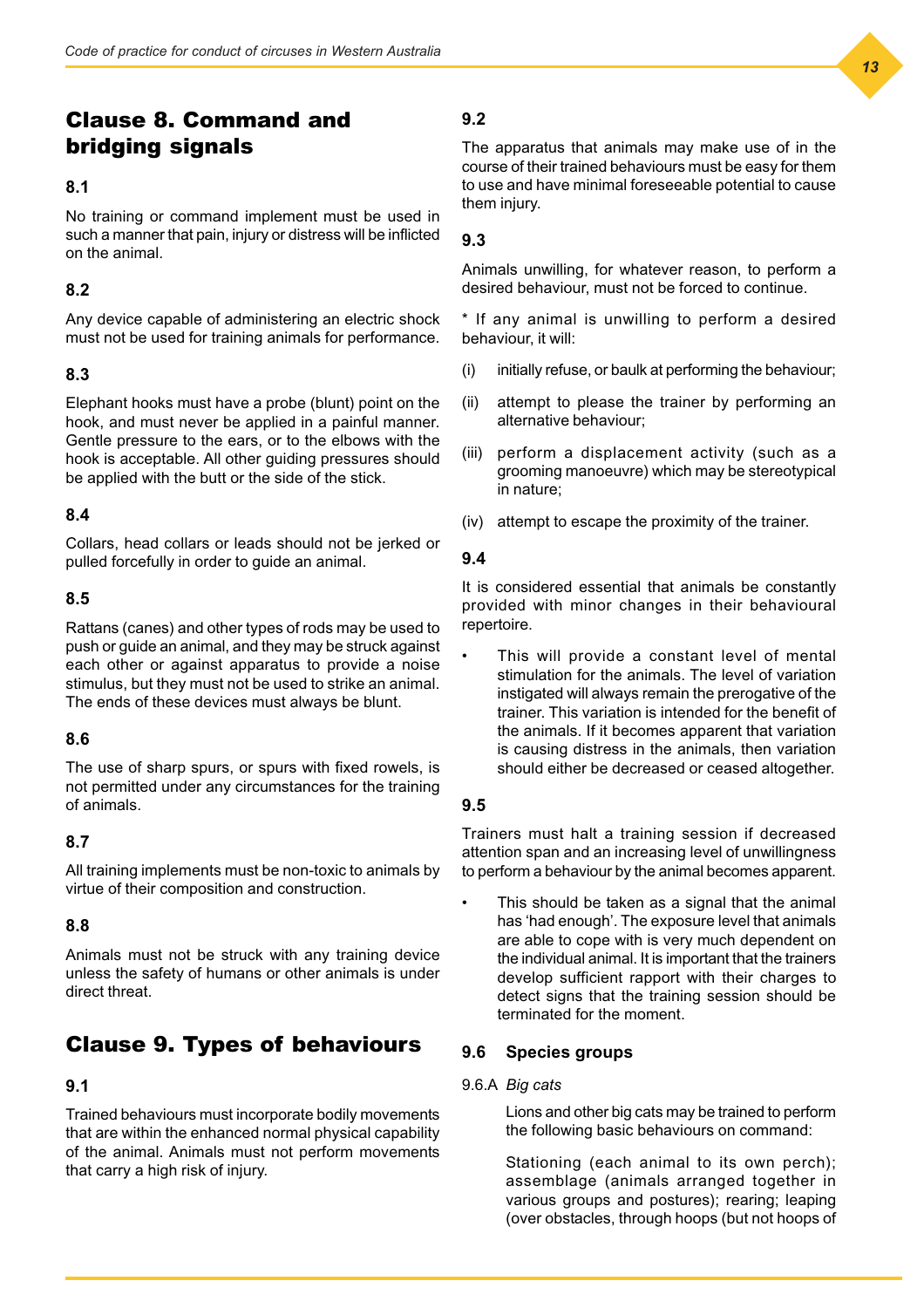fire), onto narrow perches, etc.); vocalising; rolling; close contact with handler (trainer lying against or sitting on animal, 'shaking hands', manual opening of jaws, etc.); balancing acts (running along narrow plank, etc.).

#### 9.6.B *Dogs*

Dogs may be trained to perform the following basic behaviours on command:

Stationing; assemblage; bipedal walking and dancing; vocalising; leaping on or over or through various objects; rolling; retrieving objects.

#### 9.6.C *Ungulates and camelids*

Ungulates and camelids may be trained to perform the following basic behaviours on command:

Assemblage; stationing; gait changes on command; 'dancing'; rearing; bipedal walking (not camelids); foot tapping; vocalising; prehension of objects (e.g. retrieving a scarf); wheeling; synchronised movement.

#### 9.6.D *Elephants*

Elephants may be trained to perform the following basic behaviours on command:

Stationing; assemblage; rearing; vocalising; prehension (with the trunk); wheeling; balancing acts (restricted to cylinders not balls); weight lifting; dancing.

Elephants need to be accustomed to taking orders from humans so that everyday handling is not a trauma, either for the animals or the handler. Because they are social animals, they also appear to benefit psychologically from the stimuli provided by their trainers and from the training and performance of desired behaviours.

#### 9.6.E *Monkeys/chimpanzees*

Primates may be trained to perform the following basic behaviours on command:

Stationing; assemblage; balancing and climbing acts (may include the use of apparatus); object retrieval; vocalisation; 'dancing'; riding (on the back of other animal species).

### 9.6.F *Birds*

Birds may be trained to perform the following basic behaviours on command:

Stationing; assemblage; vocalising; 'dancing'; balancing acts (may involve the use of apparatus); object prehension and retrieval.

### Clause 10. Animal dignity

### **10.1**

For performance purposes it is acceptable to ceremonially dress animals as traditionally practised historically and culturally.

### **10.2**

No costume shall be used that belittles the animal.

### MEDICAL

# Clause 11. Disease/distress/ stress

### **11.1**

Regular inspection and evaluation of animal housing by circus staff must take place when feeding and cleaning, to monitor hygiene levels and potential problems.

### **11.2**

Recognising signs of distress and stress and ascertaining the causes of such is vital. The causes must then be removed or alleviated as much as is possible. Veterinary advice should be obtained where the causation can not be identified.

Signs of psychological distress and stress include:

- (i) self mutilation of no dermatological cause;
- (ii) excessive self grooming;
- (iii) repetitive stereotypical behaviour;
- (iv) changes in eating, defecating and urination habits;
- (v) abnormal aggression or withdrawal either toward keepers or toward its cage mates.

### **11.3**

Animal excrement must be removed from the animal's environment as soon as possible. The methods used for removal must not be a source of stress to the animal concerned.

### **11.4**

All tools, utensils and working surfaces associated with the preparation of food for animal consumption must be kept clean and in good repair.

### **11.5**

All food offered to animals must be clean, fresh, appropriate and wholesome.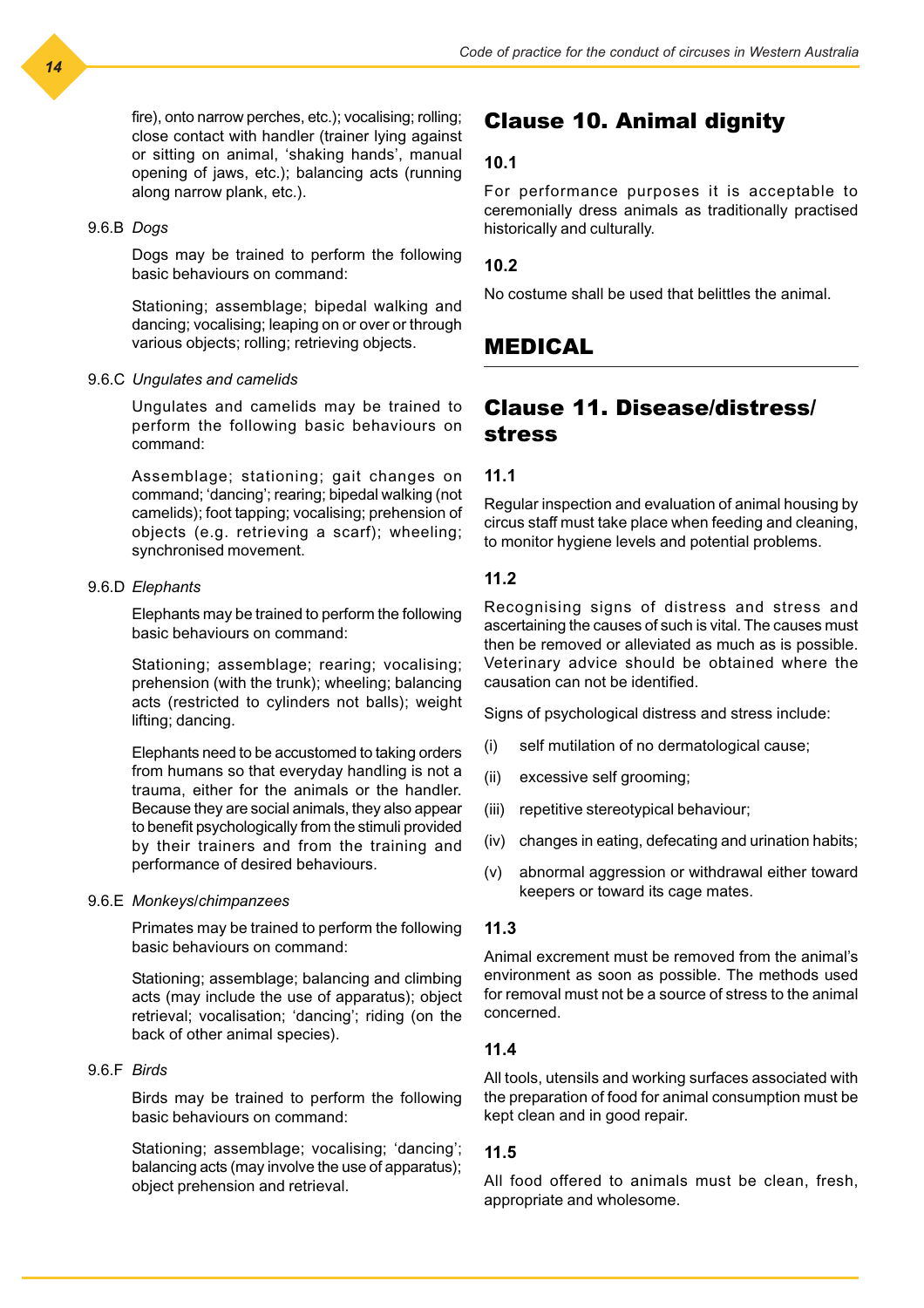# Clause l2. Veterinary attention

### **12.1**

Each circus must establish a regular arrangement with veterinary surgeons who have specialised knowledge of circus animals. These veterinarians must check all circus animals on a six-monthly basis regardless of their state of health. Where the regular veterinarian is unavailable, sick or injured animals should be examined by a local veterinarian who should be provided with the regular veterinarian's contact address and phone number.

### **12.2**

Copies of all medical records pertaining to each circus animal must be maintained by the circus and travel with the animal in a central accessible location. Copies of medical records must travel with the animals to ensure any consulting veterinarian can immediately view the medical record of a particular animal.

### **12.3**

Circuses must maintain an up-to-date list and locality guide of suitably qualified veterinarians and make themselves familiar with the name and location of the nearest veterinarian upon arriving at a given venue.

### **12.4**

If any treatment commenced involves the use of a prescription scheduled drug, the advice and attendance of a registered veterinarian must be sought. Should a suitably qualified veterinarian not be available, the advice of one must be gained verbally over the phone and confirmed by fax or letter for the animal's medical record.

### **12.5**

If a disease condition is diagnosed by a veterinarian that requires hospitalisation, either the animal should be removed for treatment or if the space is available hospital facilities can be set up within the circus. These would comprise of a separated area within the existing facilities where the animal can be contained, isolated, monitored and nursed if necessary.

### **12.6**

If a diagnosed disease involves an infectious agent that renders it communicable to other animals, or to humans, a hospital area within the circus must be quarantined. Only selected staff shall have access to the area and disinfection measures should be devised under the guidance of the attending veterinarian to prevent the spread of the disease.

### **12.7**

Surgery of any sort must only be performed by a registered veterinarian. Declawing of big cats must only be undertaken in the circumstances set out in the NSW Prevention of Cruelty to Animals (General) Regulation 1981, Clause 6A (3b). Under no circumstances is the detoothing of a big cat an acceptable surgery procedure unless the detoothing is necessary to improve the animal's health.

### **12.8**

Veterinary opinion must be sought before moving animals in late stages of pregnancy.

# Clause l3. Drug administration

### **13.1**

S4 and S8 drugs administered to animals in a circus must be prescribed by a veterinary surgeon. Administration of drugs may be performed by circus staff with previous experience in the procedures, but only at the direction of a veterinarian. Circus staff should be aware of the limitations that the Veterinary Surgeons Act and Poisons Act place on what procedures may be performed by lay people. In other States equivalent legislation will need to be consulted.

### **13.2**

In the use of non-prescription drugs labelled directions must be followed.

### **13.3**

All animals must be properly restrained for injections. Sterile disposable needles and syringes must be used for all injections. Darts may be used if necessary.

# Clause l4. Euthanasia

### **14.1**

The decision to perform euthanasia is ultimately the responsibility of the circus proprietor or his/her delegate. Euthanasia must be performed by a veterinarian, except in an emergency when a veterinarian is not available. In emergencies the advice of a veterinarian should be obtained verbally.

### **14.2**

The only method of non-veterinary euthanasia that is permissible is gunshot to the brain. The individual performing the euthanasia must meet the relevant legislative requirements regarding the use of firearms. The person should have knowledge or prior experience in the methods of successfully euthanasing that particular species of animal. The animal to be euthanased must be properly restrained to avoid the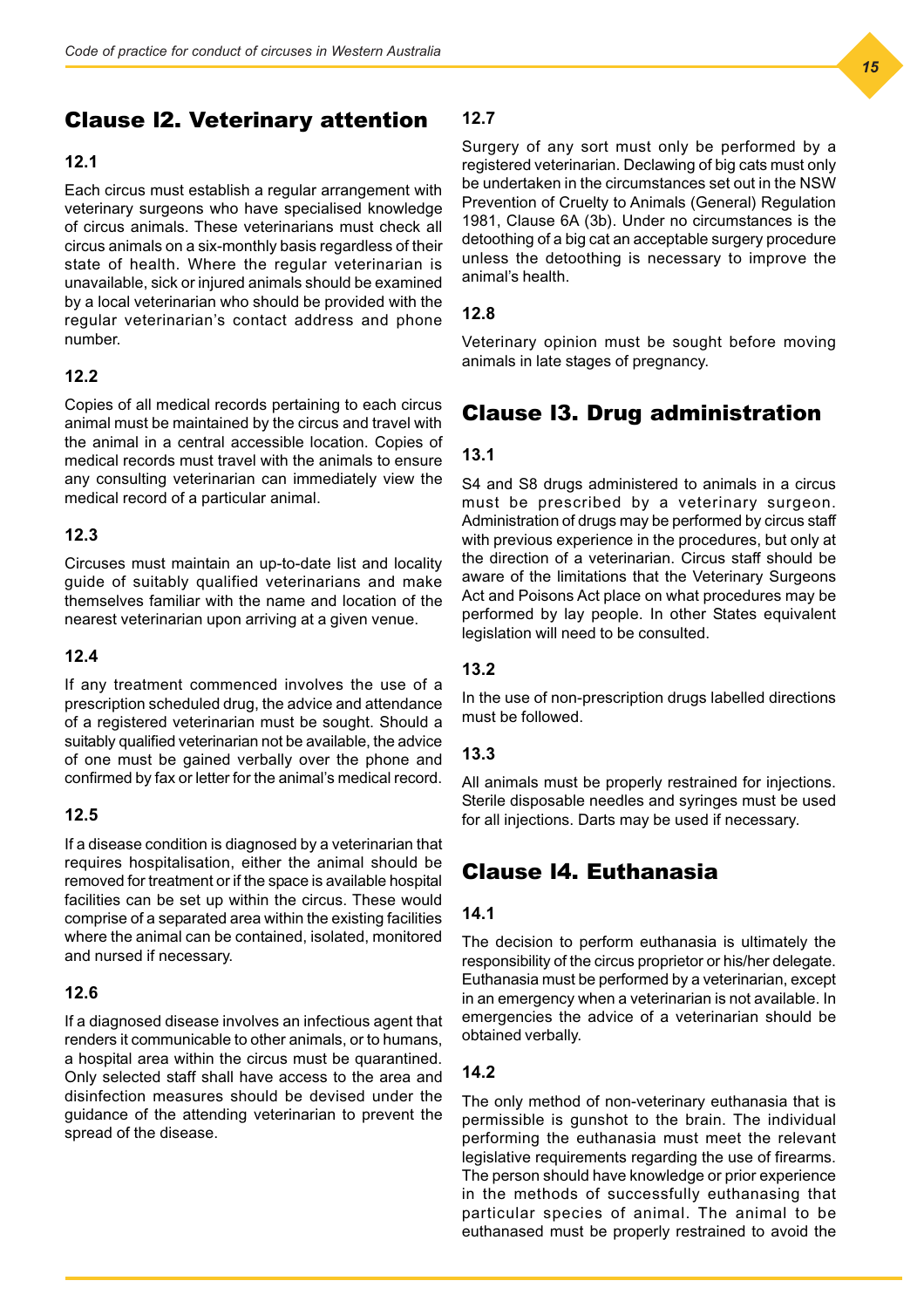likelihood of the shooter missing and not killing the animal with the first shot. Suitable calibre firearms and ammunition must be available for all circus animals held.

# INTERACTION

# Clause l5. Public/animal interaction

### **15.1 Species groups**

### 15.1.A *Big cats*

- A.1 Only circus workers with whom the big cats are familiar are permitted to have unsupervised and unrestricted close access to the cat facilities.
- A.2 Members of the public must be restrained behind a safety barrier which is at least 2 metres from the cat's cage. Access beyond the safety barrier by members of the public is not allowed.
- A.3 Big cats while on display must always have access to an area away from public view.
- A.4 It should always be remembered that these animals are potentially dangerous to members of the public, and pictorial signs must be used on safety barriers to alert the public to this fact.
- 15.1.B *Dogs*
	- B.1 Staff supervision must ensure that no circus dog is teased or otherwise abused by members of the public.
	- B.2 If one of the circus dogs is unwell or frightened, it must be kept away from the public to minimise the risk of further stress on the animal.
	- B.3 Dogs must not be confined in such a manner that it is impossible for them to retreat from members of the public. They must always be provided with an area where they can remove themselves from public attention while still receiving socialisation from other dogs.

### 15.1.C *Ungulates and camelids*

- C.1 Ungulates and camelids must be confined so that they can avoid the attentions of members of the public if they wish to do so.
- C.2 Under supervision, members of the public can be allowed to pet and feed goodnatured ungulates and camelids, as long as the feeding is supervised by circus

personnel to ensure no unwholesome food stuffs are given to the animals and that the animals are not stressed or mistreated.

- 15.1.D *Elephants*
	- D.1 Members of the public must never be allowed to approach an elephant unsupervised. It should always be remembered that elephants are potentially dangerous to members of the public, and pictorial signs must be used on safety barriers to alert the public to this fact.
	- D.2 Elephants must be confined so that they can avoid the attentions of members of the public if they wish to do so.
- 15.1.E *Monkeys/chimpanzees*
	- E.1 No member of the public should ever be allowed to approach a primate unsupervised. It should always be remembered that primates are potentially dangerous to members of the public, and pictorial signs must be used on safety barriers to alert the public to this fact. Safety barriers must be placed at a sufficient distance from the primates exhibit to ensure that the primates and viewing public can not come into physical contact.
	- E.2 Primates must always have access to alcoves to which they can retire away from public view.
- 15.1.F *Birds*
	- F.1 Display cages for birds must include some form of solid partition or small box to which they can remove themselves from public view if they wish.

# Clause l6. Interaction between animals

### **16.1 Species groups**

- 16.1.A *Big cats*
	- A.1 Lions
		- Lions are social animals with a well defined hierarchy within their colonies (prides), therefore direct interaction between colony members is considered essential. Due to this fact it is vital that lions normally be housed together and that they have frequent contact with personnel ordinarily engaged to manage them.
		- Lions requiring temporary separation from the rest of the group must be provided with the display space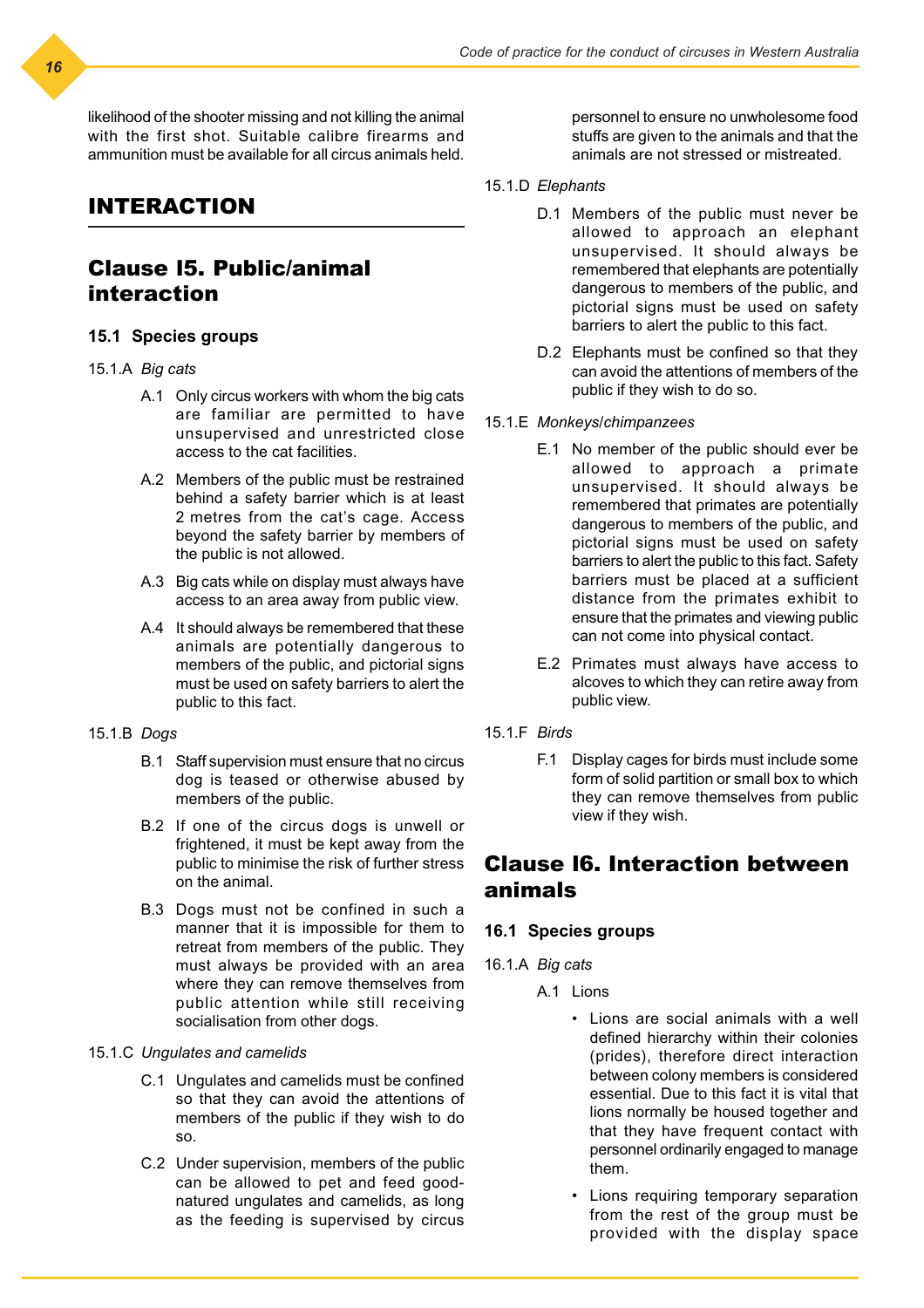requirements for an individual animal as outlined in 5.3.A.2. This requirement excludes when the animal is separated from the rest of the group for the purposes of veterinary treatment when the veterinarian will advise regarding the confinement space necessary.

- It is vital that any wagon used to transport lions can be subdivided into separate compartments for each lion if this becomes necessary.
- It may be necessary to separate lions if hierarchy is enforced to the detriment of one or some individuals. This occurs most commonly during feeding time, but will also occur if a lioness is in oestrus or if a frustrated male displays sexual aggression to a lesser male. Fights regarding dominance are often unavoidable, but separation may sometimes be counterproductive in that it prevents the issue at hand from being properly sorted out, and sometimes can prolong the aggression and resentment.

### A.2 Tigers

It is acceptable to house tigers together provided that there is no antagonism between cage mates.

- It is vital that any wagon used to hold tigers can be subdivided into separate compartments for each tiger if this becomes necessary.
- Tigers are social cats, but less so than lions. A hierarchy will always form, and this should be observed, evaluated and taken into account when handling or housing these animals. Tigers must be fed separately as, in the wild, they are accustomed to feeding solitarily on their kills.
- A.3 Leopards

Facilities to hold leopards must have provision to transport, display and feed all leopards separately.

• Of all the big cats, this group tends to behave in a manner most similar to that of the domestic cat. Animals in this group tend to be solitary creatures, although some individuals will tolerate the sharing of their cage with another if they are 'old friends', however this is the exception rather than the rule. Therefore, there must be provision to transport, display and feed all leopards separately.

### 16.1.B *Dogs*

- B.1 Dogs have a strong hierarchical tendency that tends to make colony situations selfregulating. Protective measures to intervene should only be taken if one individual is being constantly attacked or if an attack is likely to lead to serious injury or death for the loser. A retreat area must always be provided for individuals from the group.
- 16.1.C *Ungulates and camelids*
	- C.1 As ungulates and camelids are social herd animals, they must always have visual access to others of their species.
		- Most ungulates will only assert dominance over other members of their colony if there is something that can not be shared equally between all members. This may be feed, an oestrus female or a choice spot in the enclosure. Therefore feed should be made equally available as should 'good' areas of the enclosure. During the mating season, rival males may have to be separated, and males and females may have to be separated if breeding is not desired.

### 16.1.D *Elephants*

D.1 As elephants are social herd animals, they must always be able to see and touch other elephants.

### 16.1.E *Monkeys/chimpanzees*

- E.1 An awareness of the hierarchy within a primate colony is essential to minimise incompatible individuals being in contact with each other, as this contact can result in physical and mental injury from fighting and bullying. The fact that primates can become 'bonded' to individual humans and can certainly recognise different humans, and the fact that they display jealousy, must also be considered when determining the composition of primate groups who share the same cage.
- E.2 Primates must always have the opportunity to have visual contact with other primates even where incompatibility necessitates physical separation. Where two animals are incompatible, visual barriers must be provided within their enclosure as stress can result from two incompatible individuals not being able to remove themselves from each other's sight. Wherever possible primates must be housed in a group situation.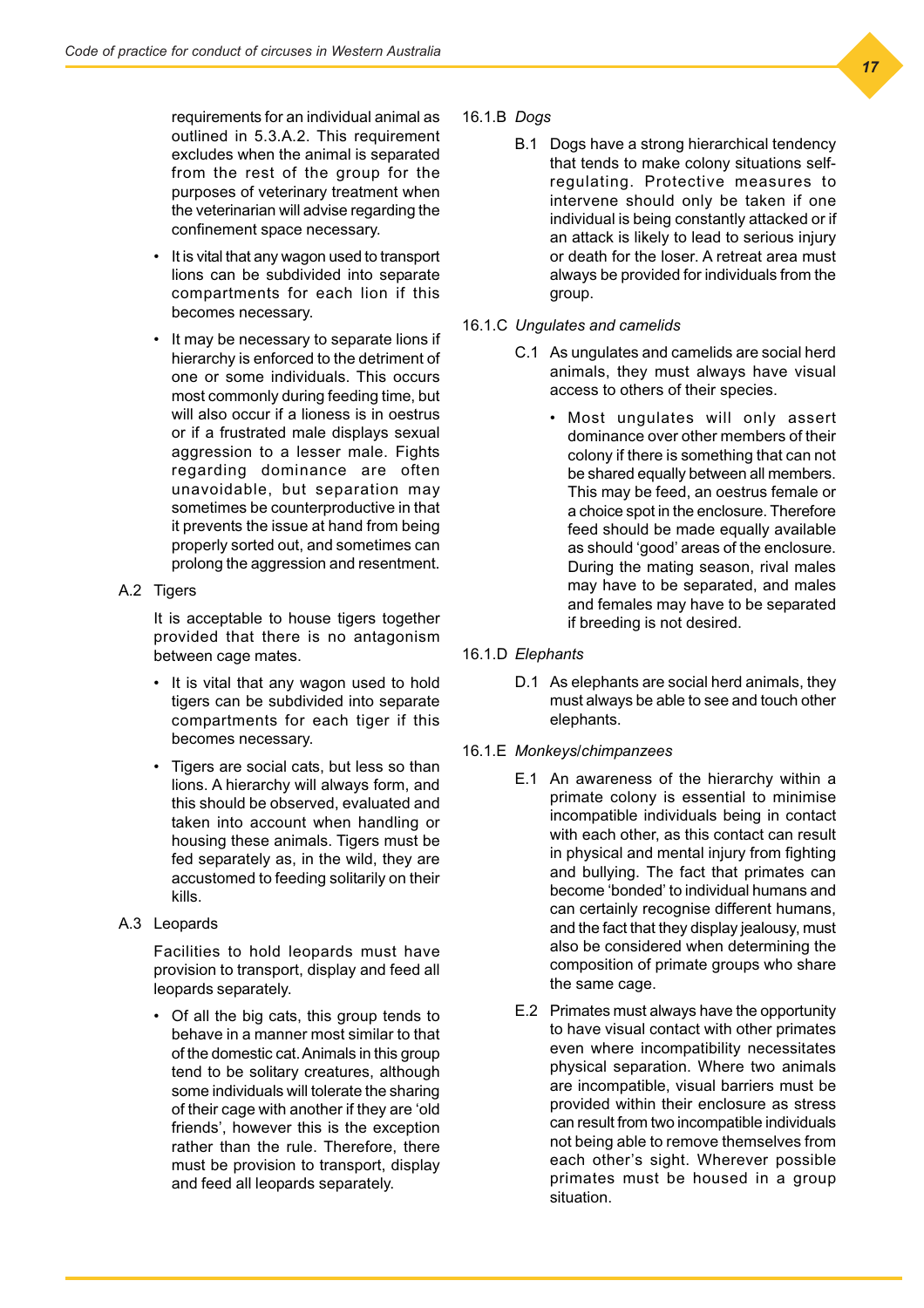E.3 Primates must be able to retire to places that provide privacy from other members of the group. Such places must be available to all inhabitants of a shared cage regardless of their social status within the colony.

#### 16.1.F *Birds*

F.1 Compatible birds may be housed together as long as the display cage is large enough to prevent harassment by cage mates. The personal space required by each bird is entirely dependent on the species and temperament of the individual.

# Clause l7. Trainer/handler and animal interaction

### **17.1**

If a trained act is to change hands, a transfer period must be undertaken in the presence of the old trainer until such time as the new trainer can satisfactorily work the act and gain the confidence of the animals.

### **17.2 Trainer/handler requirements**

A commitment to the welfare of the animals under that person's care:

- 1. This is the most important relationship between animal and human in the circus environment, as it often involves vital physical and social interaction for the animals. Trainers should aim to relate to their charges on an individual basis. In this way, trainers will be able to detect problems (physical, medical or psychological) and hidden talents in their animals before anybody else can.
- 2. A thorough familiarity with the behavioural tendencies of the species for which they are engaged to be responsible.
- 3. A thorough familiarity with the potential physical capabilities of the species for which they are engaged to be responsible.
- 4. A thorough familiarity with the accepted methods of handling, physical restraint and training of the species for which they are engaged to be responsible.
- 5. A basic sense of hygiene, cleanliness and neatness in regard to facilities, equipment and feed.
- 6. Basic skills in visually assessing animal demeanour, physical condition, faecal output, feed intake, etc.
- 7. The ability to maintain coherent, comprehensive and relevant records in relation to the animals under their care.
- 8. The ability to liaise with the circus management.
- 9. The ability to delegate responsibility appropriately where circumstances warrant this.
- 10. The ability to recognise and carry out safe work practices.
- 11. The ability to liaise with the visiting public.
- 12. Because members of the public ultimately determine the viability of a circus, questions from the public must always be treated with respect, even if the person asking the questions is basically antagonistic to the idea of animals in circuses. The circus must demonstrate its willingness to talk to any member of the public about any aspect of the presence of animals in circuses.
- 13. Ability and willingness to consult and communicate with veterinary consultants.

### **17.3**

Staff to be involved in the care of animals in circuses should be encouraged to utilise the following avenues for obtaining the necessary skills to be considered competent regarding animal matters:

- 1. Undertake one of a number of formal courses dealing specifically with specialised animal care (i.e. animal husbandry, zoo keeping, animal ethics). Many animal care courses can now be undertaken by correspondence.
- 2. Obtain regular access to relevant new literature in order to keep abreast of recent developments in the animal husbandry field.

### **17.4**

Interested members of the public shall be encouraged to watch training sessions and to ask questions. All animal handlers must be prepared to answer reasonable public queries at reasonable times regarding the animals in their care. It should always be remembered that the public may not be aware of things that the circus staff take for granted. If an animal displays fear or anxiety while in the ring, the reasons for that fear should be explained to the audience. If a movement that the animal is performing looks awkward, the presenter should whenever possible point out the animal will not be hurt.

### **17.5**

Staff involved in the care of animals in circuses must first undergo work experience on an apprenticeship basis with a person who is recognised as having experience in animal care with the relevant species.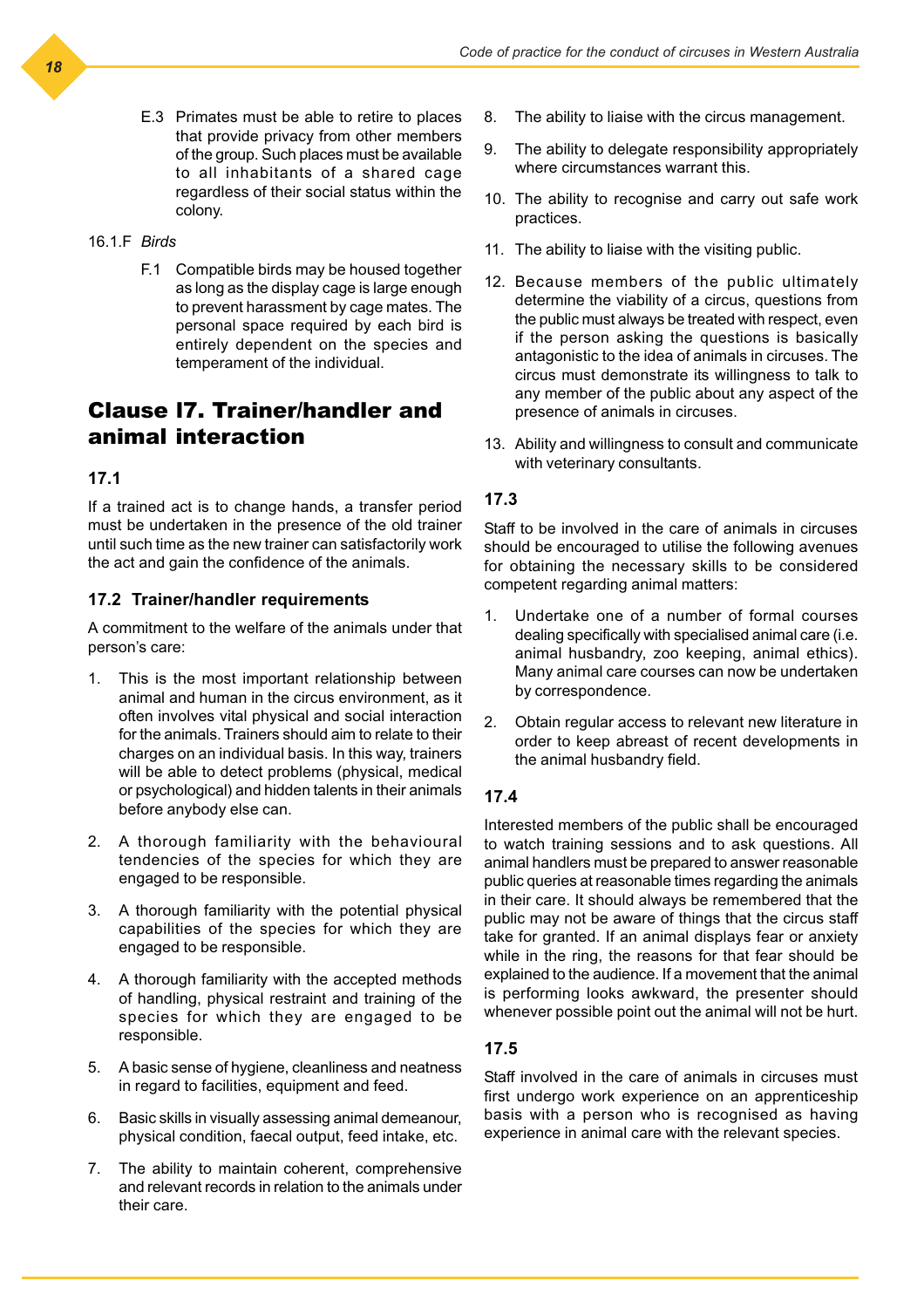### **17.6**

Staff involved in the care of circus animals should have regular opportunities to visit other circuses, conferences or personnel, in order to keep abreast of recent developments in the animal keeping field.

### **17.7**

Each animal act must have two handlers/trainers capable of working the act or exercising the animals, so that absence from the circus by one handler/trainer does not result in stress on the animals through separation from their familiar trainer/handler coupled with lack of training/performance/exercise.

# HUSBANDRY

# Clause l8. Behavioural enrichment

### **18.1 Species groups**

### 18.1.A *Big cats*

- A.1 Big cats must have access to wood in their display cages to serve as scratching and marking posts. Round untreated pine uprights are a suitable material.
- A.2 Big cats utilise trees in their natural habitat therefore high perches and places to climb must be provided in display cages holding them. Perches should be constructed of round section wood and provide at least one fork for an animal to rest in. Folding raised shelving can be used within the transportation wagon to provide elevated areas for big cats.

### 18.1.B *Dogs*

- B.1 Because of their long standing association with humans, dogs derive a large amount of stimulation from interacting with people. Training also gives dogs the stimulation of learning new performance behaviours.
- B.2 As dogs are pack animals, they derive stimulation in interacting with other dogs. therefore they must be housed together wherever possible.

### 18.1.C *Ungulates and camelids*

C.1 As ungulates and camelids are herd animals, they derive stimulation in interacting with other members of their own species, therefore they must be housed with their own species wherever possible. Where two individuals sharing the same

enclosure results in constant fighting or bullying, these individuals must be physically but not visually separated.

#### 18.1.D *Elephants*

- D.1 As elephants are herd animals, they derive stimulation in interacting with other members of their own species, therefore they must be housed with their own species wherever possible. Where two individuals sharing the same enclosure results in constant fighting or bullying, these individuals must be physically but not visually separated.
- D.2 Because elephants are intelligent, inquisitive and social creatures, they must be supplied with mental stimulation, avenues of play and social contact with humans and other elephants. In between shows elephants must be given durable objects to play with, provided these objects are not capable of causing the elephants injury.

### 18.1.E *Monkeys/chimpanzees*

- E.1 As primates are highly social animals it is very important that they derive stimulation from interacting with others of their own species. Primates must never be housed alone unless aggression between individuals causes a health threat to a particular individual, in which case the aggressor should be separated temporarily.
- E.2 Every effort must be made to encourage foraging behaviour by the hiding of food such as nuts in different areas of the enclosure including clean substrate.
- 18.1.F *Birds*
	- F.1 Parrots must be provided with natural perches and fresh leaved branches to chew on a regular basis. Every effort must be made to encourage foraging behaviour by hiding food in different areas of the enclosure. Parrots may also benefit from the presence of play elements within their cages such as swings and bells.
	- F.2 Domestic waterfowl must be provided with water to swim in when housed in display enclosures.
	- F.3 Domestic geese should be given access to a grassed area for at least 4 hours every day.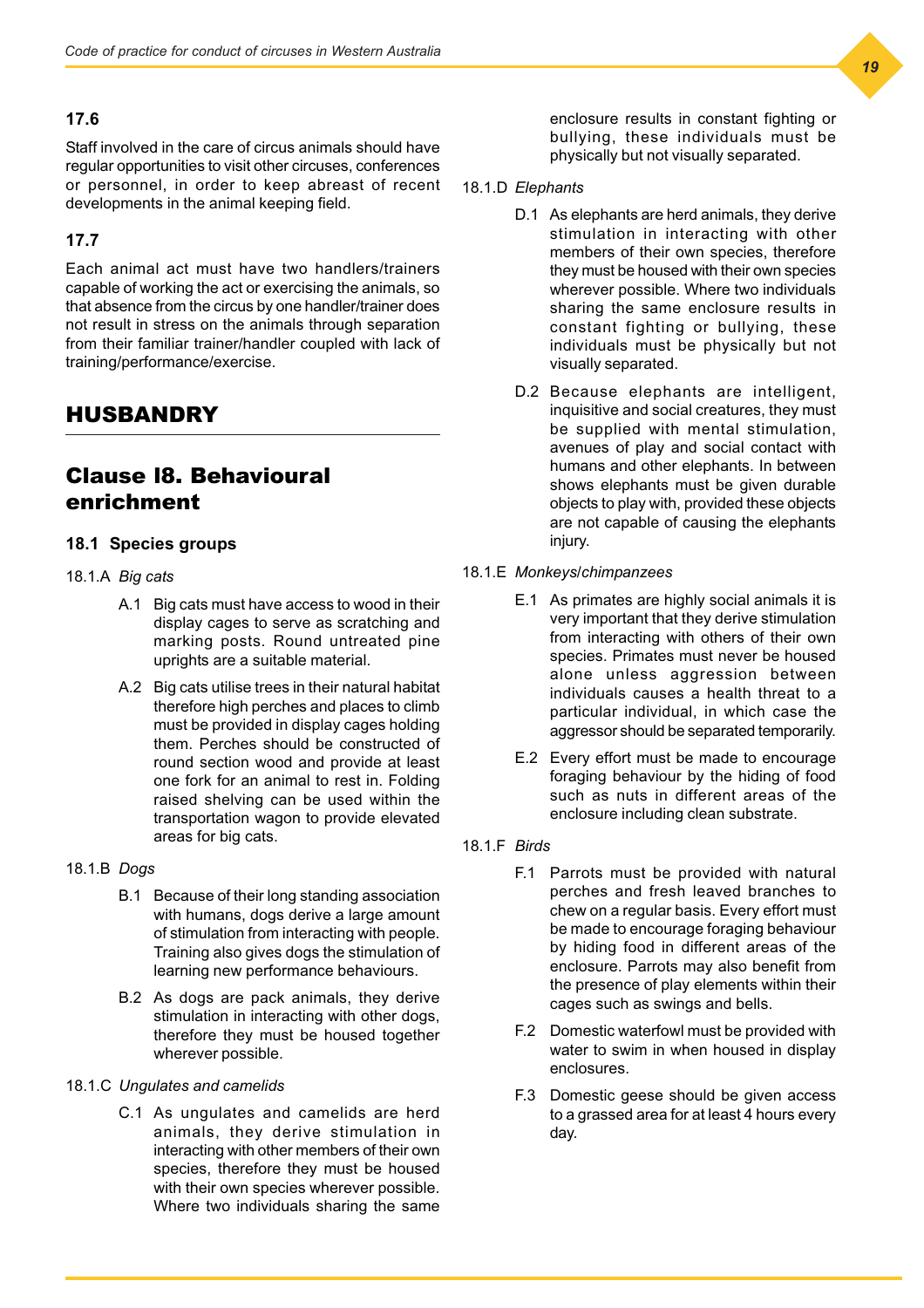# Clause l9. Tethering/harness

### **19.1 Species groups**

### 19.1.A *Big cats*

A.1 Big cats may only be tethered during training sessions while in the presence of the trainer.

#### 19.1.B *Dogs*

- B.1 Dogs may be tethered via a running lead. The minimum length of the running leash must be 4 metres.
- B.2 Non chafing collars may be worn by dogs at all times. They must be regularly checked to ensure that they have not become too tight or too loose. Non chafing shoulder harnesses may be worn by dogs during performances and training sessions.

#### 19.1.C *Ungulates and camelids*

- C.1 Tethering of ungulates and camelids is only allowable at night, during storms and to temporarily separate an aggressive animal. The minimum tether length for horses, donkeys, camelids and ponies is 6 metres. The minimum tether length for goats, sheep and cattle is 4 metres.
- C.2 During performances the use of halters, bridles with bits, saddles, trap and carriage harnesses may be used on horses and ponies as long as they have no components which may damage the animals. The equipment must be applied so that no galls, rubs, bruises or cuts result. Nose rings may be used to control cattle while they are being performed, as may nose pegs in camels.
- C.3 When ungulates or camelids are not performing or are tethered, no harnesses of any sort except a light headstall shall be worn by the animals. The headstall must not rub around the animal's ears or cheeks.
- C.4 Camels must not be tethered via their nose pegs. If tethered for transportation, camels must be restrained with a long tether tied from their headstall to floor level so that the camel can sit completely down.
- C.5 Cattle must not be tethered via their nose rings.
- C.6 Tethers for ungulates and camelids must be constructed of light rope or other material which is strong enough to contain the animal, but does not weigh the animal's head down. Metal chain may only be used on a tether when an animal is to be staked outdoors, and under these circumstances

the chain must form the extreme lower section of the tether (that nearest the ground), and must not exceed 30 cm in length.

- 19.1.D *Elephants*
	- D.1 Tethering of elephants is only acceptable at night, during storms, or while their trainer/handler is temporarily absent from the circus. Under any circumstances elephants must only be tethered via a metal leg band around one leg. The minimum tether length to be used for elephants is 4 metres.
	- D.2 Harnessing of elephants during performances is allowed if the elephant is going to pull or carry something. A harness must be applied so that no rubs, cuts, galls or bruises result. Metal components of these harnesses must not come into direct contact with the animal's skin, especially under pressure. Decorative head pieces may be worn but these must be removed when the elephant is not performing.
- 19.1.E *Monkeys/chimpanzees*
	- E.1 Primates may be fitted with permanent nonchafing leather neck collars with a maximum of 10 cm of light metal chain. Permanent collars must be checked on a weekly basis for tightening around the animal's neck and adjusted accordingly. Shoulder harnesses may be used for the purposes of training and performance handling only, they must be removed after the animal has completed its performance or training session.
	- E.2 Primates may only be tethered immediately prior to performance or training for a maximum of 15 minutes.

### 19.1.F *Birds*

F.1 Birds may not be tethered.

# Clause 20. Grooming

### **20.1 Species groups**

- 20.1.A *Big cats*
	- A.1 Tough raw meat including raw bones in sizes that necessitates chewing shall be provided to maintain cats' tooth and gum health.
	- A.2 Access to wood for scratching will maintain the health of the cats' claws and their sheaths.